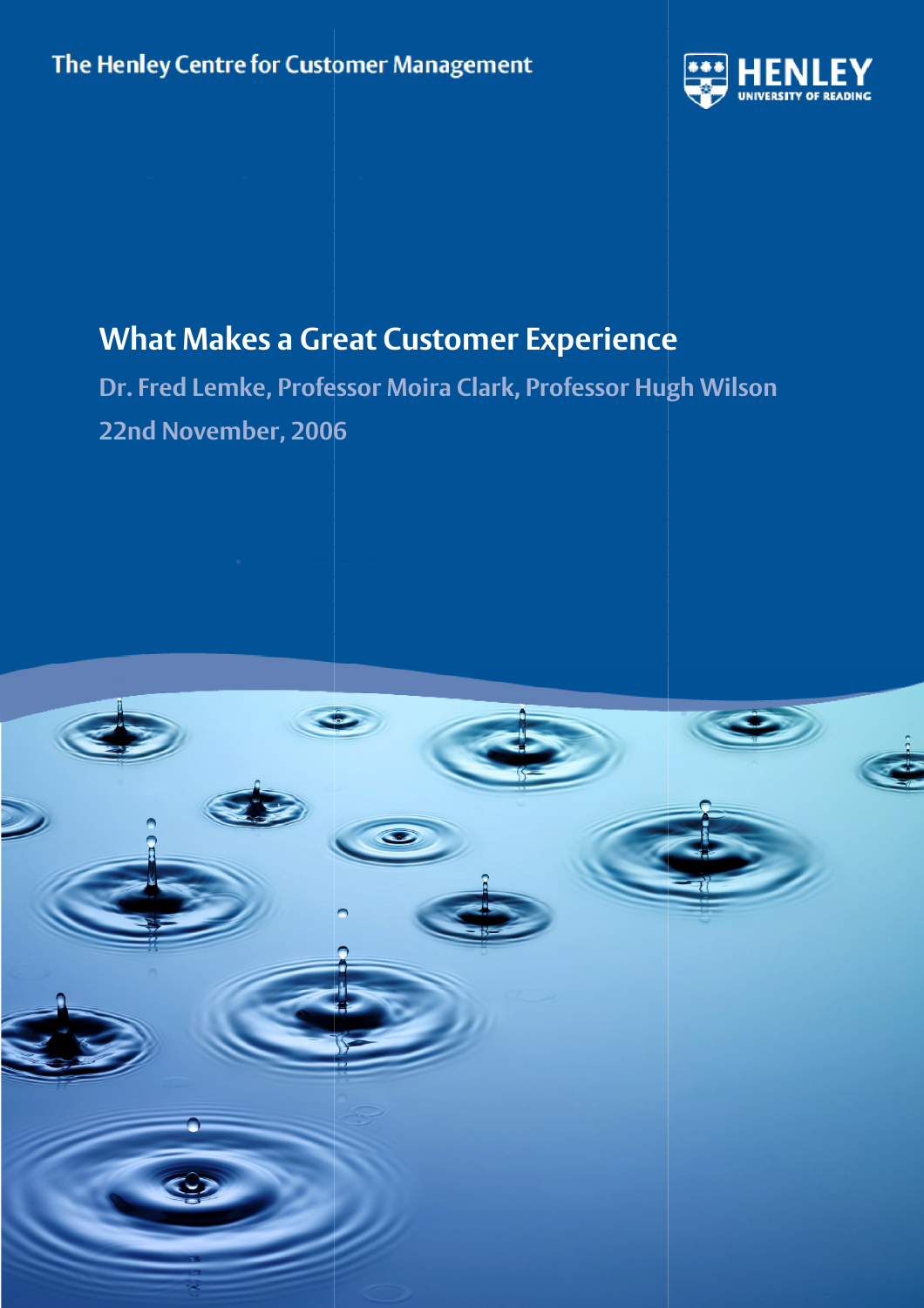This report is produced by The Henley Centre for Customer Management on behalf of its' members.

The date on the cover page of this report is the official release date. For the first six months after release, the report remains confidential. During this first period there is no restriction on copying within the research project team and member organisations, provided that the statement of copyright and identification of source is retained on all subsequent copies and no copies are released to non-participating organisations.

After the six months period of confidentiality, normal copyright practice will be expected of all users of the research results. All published results will carry a copyright notice and an identification of the source, with a request to retain that information on all subsequent copies.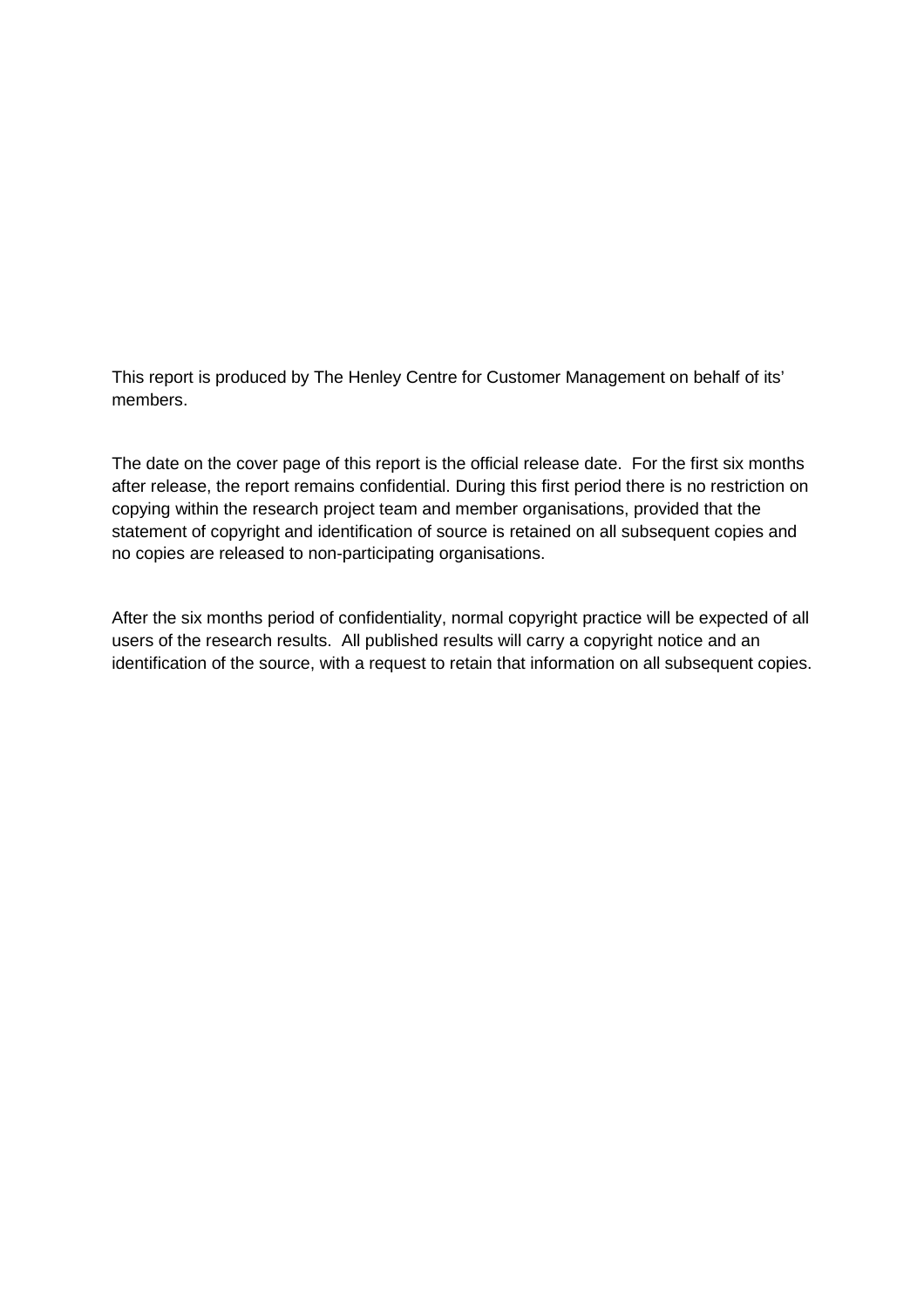

# **Table of Contents**

| 1.                                                  | <b>Executive Summary</b>                 |                                                        |    |  |  |
|-----------------------------------------------------|------------------------------------------|--------------------------------------------------------|----|--|--|
| 2.                                                  | <b>Introduction</b>                      |                                                        |    |  |  |
| 3.                                                  | <b>Literature on Customer Experience</b> | $\mathbf{2}$                                           |    |  |  |
| Research Design - Special Interview Technique<br>4. |                                          |                                                        |    |  |  |
| 5.                                                  | <b>The Sample</b>                        |                                                        |    |  |  |
| 6.                                                  | <b>Overall Results</b>                   | 6                                                      |    |  |  |
|                                                     | 6.1.                                     | <b>Results: Important Business-to-Business Factors</b> | 13 |  |  |
|                                                     | 6.2.                                     | <b>Results: Important Factors Business-to-Consumer</b> | 17 |  |  |
|                                                     | 6.3.                                     | Results: B2B Vs. B2C                                   | 21 |  |  |
|                                                     | 6.4.                                     | <b>Results: Multi-Channel Constructs</b>               | 21 |  |  |
| 7.                                                  | <b>Implications for Managers</b>         | 23                                                     |    |  |  |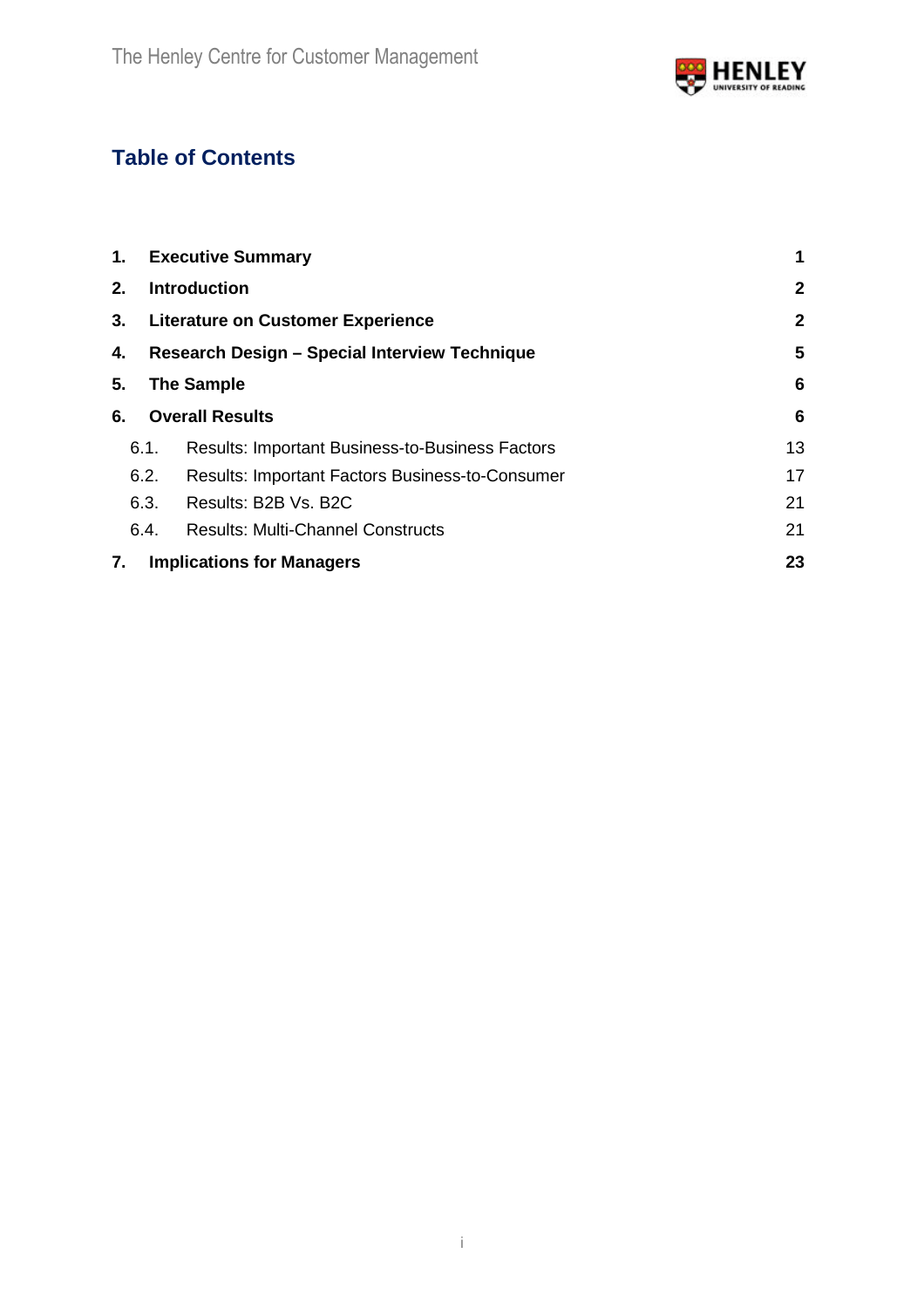

# **1. Executive Summary**

- Offering wonderful **products** and excellent **service** are hygiene factors today and **do not lead to competitive advantage**.
- Creating a great **customer experience is a competitive weapon**, but the definition and measurement of the importance is currently a **source of controversy**.
- Scholars have made several attempts to uncover the real meaning of customer experience. Unfortunately, these **studies are lacking in scope and depth**.
- The authors of this report settled for the **Repertory Grid Technique**. This research technique is particularly appropriate in projects where interviewees find it hard to articulate their opinions with clarity.
- The researchers spent approximately 34 hours with **40 respondents** discussing customer experience in-depth in Business-to-Business (B2B) and Business-to-Consumer (B2C) environments. The research is not limited to a particular industry sector but adopts a **cross-industry** approach.
- The team discovered **119 experience factors** that are mutually exclusive. These form the basis for the **Customer Experience (CE) Model**.
- The results show that CE is **context-dependent**. The report highlights the **key factors** that are important in driving customer experience in B2B and B2C markets. Factor definitions are based on **original quotes** by respondents.
- The study devoted attention to **four aspects** that are crucial to create customer experience in a **multi-channel environment** (i.e., channel choice, consistency, personalisation, and customisation). The findings highlight the **relative importance** of all factors on experience.
- The report concludes with the **implications** that managers should consider when **creating great experiences** for their customers.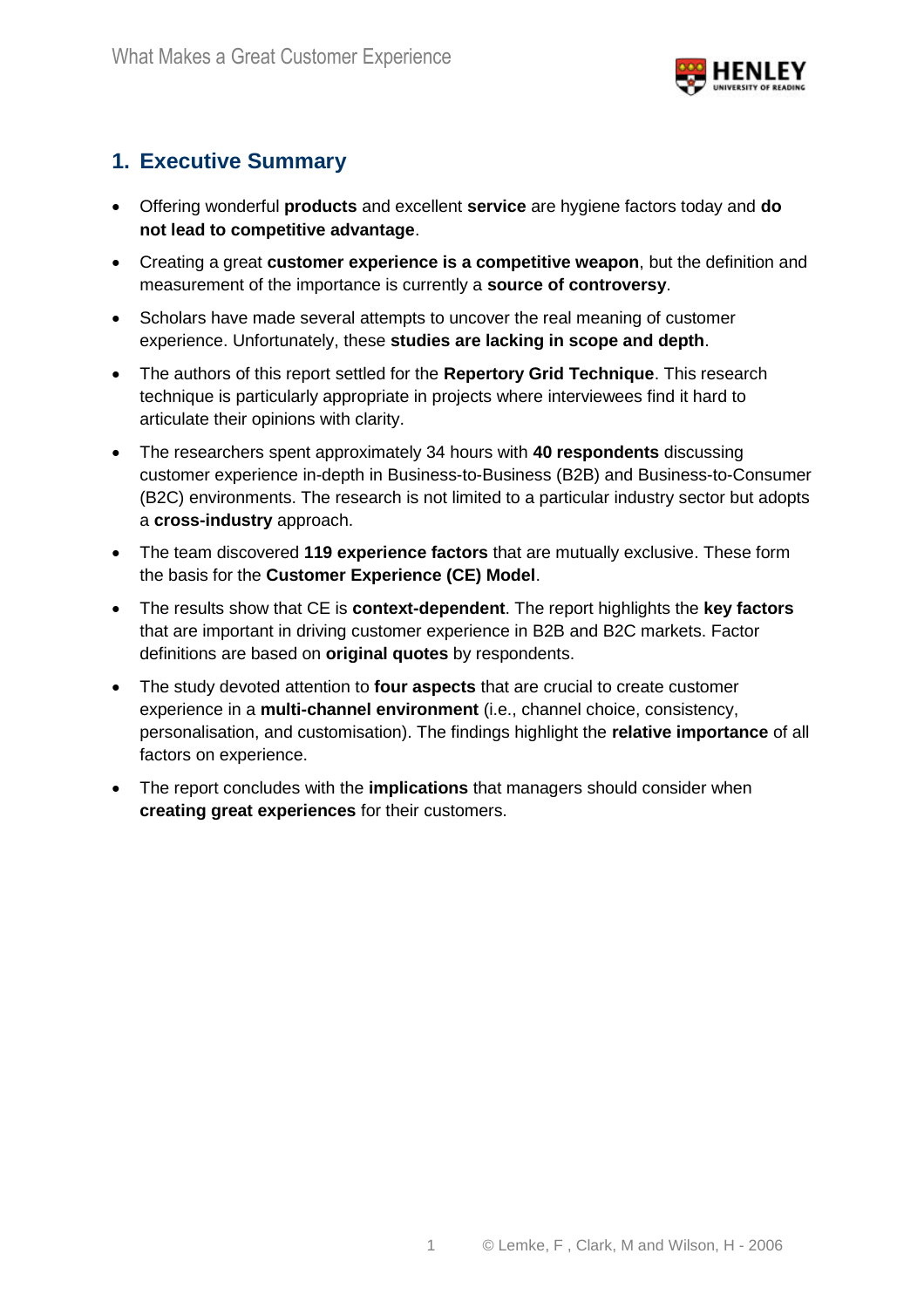

# **2. Introduction**

Remember the Fort-T Model in 1908? Fifteen million cars were sold up to 1927 for \$260 each. Those were the days, when competing on product quality alone was sufficient to make the next sale. However, these days more and more markets are becoming 'commodity' markets. One could argue that products are weakly differentiated and that customers perceive few technical differences between competing offerings. Thus, the need to create differential advantage through added value has become vitally important and service is a significant source of that added value. Today, however, even service can be copied, whilst quality levels are virtually the same. In the move, therefore, from a product-led to a consumption-driven economy, how then, do we gain a competitive advantage in today's ever-increasing competitive environment? This can be done by creating a great customer experience and using it as a competitive weapon to help companies differentiate their product and service offerings from those of competitors.

# **3. Literature on Customer Experience**

The "Customer Experience" concept has aroused interest amongst researchers around the world, but the definition and measurement of importance is currently a source of controversy. Although a full treatment of the relevant background is beyond the scope of this report, it does prove useful to learn about the key studies that relate to customer experience.

In a service environment, Grove and Fisk  $(1997)^1$  discovered that the presence of other customers have an impact on one's own experience. For instance, if other customers are friendly and children are around, customers typically enjoy a better experience in a service encounter. Also Jones (1999)<sup>2</sup> focussed on services, but defined an experience as 'entertaining', based on factors that are 'fun' and 'pleasurable'. The researcher discovered the following 'customer factors':

- *Social factors*, i.e., shopping with family and friends;
- *Task factor*, e.g., searching for a Christmas tree in autumn;
- *Time factor*, i.e., having enough time to shop;
- *Product involvement*, e.g., buying a computer and customer is interested in technical features;
- *Financial resources*, i.e., having enough money to spend.

In addition to the factors above, Jones (ibid.) defined 'retailer factors'. These are as follows:

- Retail prices:
- Selection, e.g., store offers unique selection of items;

<sup>&</sup>lt;sup>1</sup> Grove, Stephen J. and Fisk, Raymond P. (1997): The Impact of Other Customers on Service Experiences  $-$  A Critical Incident Examination of "Getting Along". Journal of Retailing. Vol. 73, No. 1, pp. 63-88.<br><sup>2</sup>. Janes, M. A. (1999): Entertaining Shapping Experiences. An Exploratory Investigation.

Jones, M. A. (1999): Entertaining Shopping Experiences – An Exploratory Investigation. Journal of Retailing and Consumer Services. Vol. 6, pp. 129-139.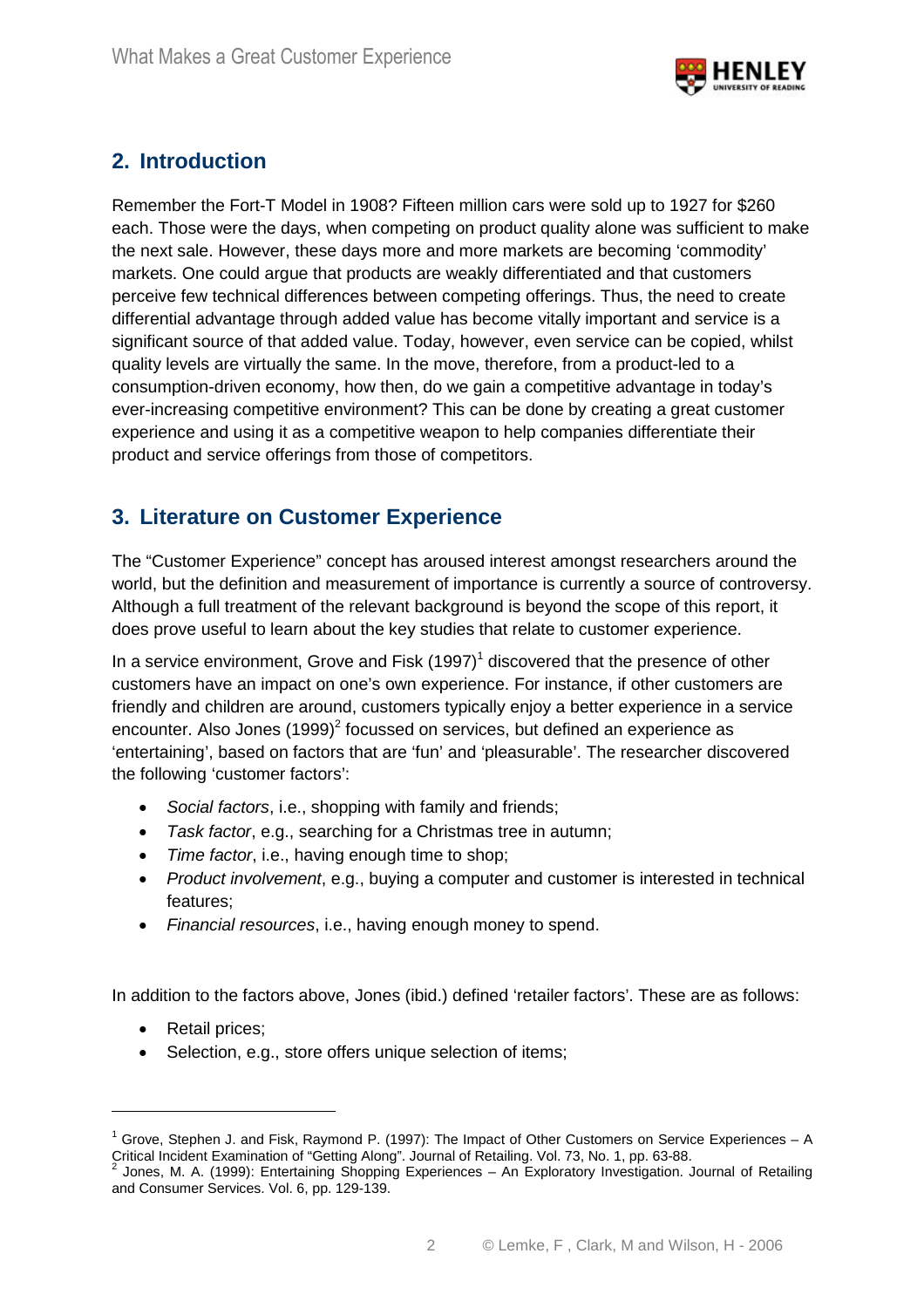

- Store environment, e.g., animals and exotic plants in a store;
- Salespeople, e.g., friendly, silly.

Overall, Jones concluded that all nine factors have an impact on (entertaining) shopping experiences. The researcher adopted a questionnaire approach, where respondents completed open questions. This form of questioning allows respondents to express their views on customer experience. However, this would entail, that respondents are fully aware of what makes an experience 'fun' and 'pleasurable'. It also means that respondents have the time and the ability to articulate their feelings in detail, so that answers can be analysed by the researcher. Being aware of the limitations of applying a structured questionnaire to a complex issue such as customer experience, Marganosky and Cude (2000)<sup>3</sup> settled for a focus group approach in the US retail context. They discovered six factors that have an influence on the experience of customers in large retailing stores.

The following factors play a role:

- *Multi-store shopping*, i.e., shopping in different stores instead of buying all items in one particular store;
- *Bigness and confusion*, i.e., big companies, extensive product choice, and overwhelming product assortment are seen as confusing by some customers;
- *Personal interaction and personalised service*, i.e., large stores are seen as impersonal, cold, lacking of personal interaction by some customers;
- *Customer recognition* by staff;
- *Prevalence of mistakes and price discrepancies*;
- *Unused checkout lanes* have a negative impact on the experience.

The last point, 'unused checkout lanes' is interesting and was the subject of several studies (e.g., Groth and Gilliland, 2001<sup>4</sup> and anonymous, 2004<sup>5</sup>). These studies have shown that the waiting time and waiting procedure have an impact on customer experience in a service environment.

Arnold et al. (2005)<sup>6</sup> conducted their investigation in a US retail context and by applying a standard interview technique, they discovered the following factors:

- Interpersonal Factors Salesperson:
	- o *Interpersonal effort* (helpful vs. unhelpful);
	- o *Interpersonal engagement* (friendly vs. unfriendly);
	- o *Problem resolution* (willing to go outside of rules vs. would not go outside of rules);
	- o *Interpersonal distance* (not too pushy vs. very pushy);

 $3$  Morganosky, Michelle A. and Cude, Brenda J. (2000): Large Format Retailing in the US – A Consumer Experience Perspective. Journal of Retailing and Consumer Services. Vol. 7, pp. 215-222.

<sup>4</sup> Groth, Markus and Gilliland, Stephen W. (2001): The Role of Procedural Justice in the Delivery of Services – A

Study of Customers' Reactions to Waiting. Journal of Quality Management. Vol. 6, pp. 77-97.<br><sup>5</sup> Anonymous (October 2004): The Customer Experience – Queues and Service Quality in Urban Post Offices. Research Study Conducted for Postwatch and Postcomm.<br><sup>6</sup> Arnold, Mark J.; Reynolds, Kristy E.; Ponder, Nicole and Lueg, Jason E. (2005): Customer Delight in a Retail

Context – Investigating Delightful and Terrible Shopping Experiences. Journal of Business Research. Vol. 58, pp. 1132-1145.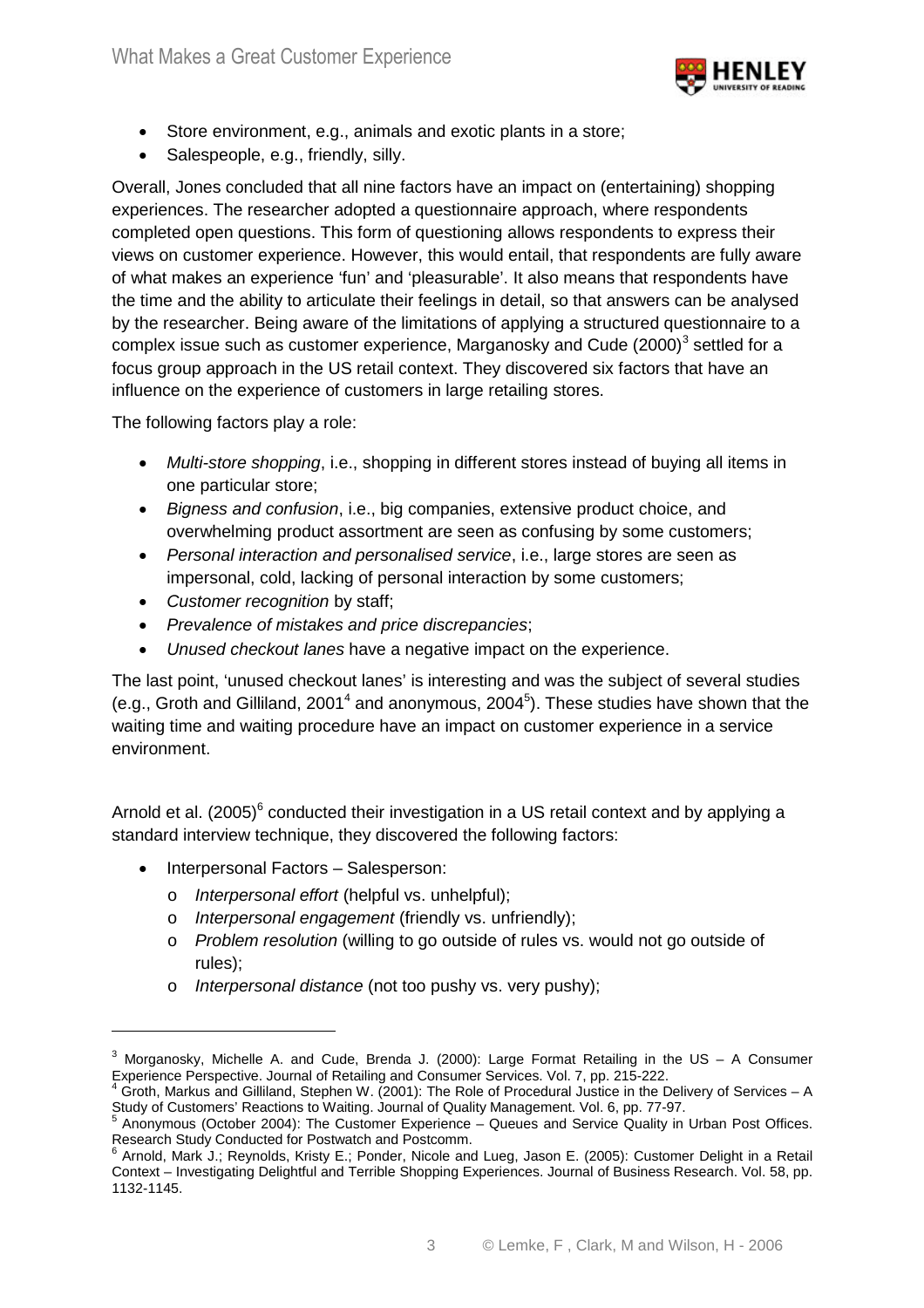

- o *Time commitment* (took time vs. took no time);
- o Lack of skills and knowledge;
- o Dishonesty.
- Non-interpersonal factors Product:
	- o *Unanticipated acquisition* (found exactly the right product);
	- o *Lack of expected acquisition* (could not find the product);
	- o *Unanticipated value* (price / bargain);
	- o *Lack of expected value* (price too high);
	- o *Lack of technical quality* (product did not perform to expectations);
	- o *Bad atmosphere*.

The results are worthy of note, as the researchers recognised that factors form a continuum from a positive to a negative state.

Customers have options about how to deal with a company and Boyer and Hult  $(2006)^7$ devoted their research to investigate online purchases. The authors predefined the following factors:

- Product quality;
- Service quality;
- Product freshness;
- Time savings:
- Behavioural intentions.

Boyer and Hult opted for a Web-survey and an email research method and argued that all factors have an effect on customer experience, albeit, to various degrees. This study represents the latest approach in exploring the topic. Before leaving this example behind, it is worth pointing out that the authors recognised a) product quality and service quality cannot be ignored when defining customer experience, and b) customers can have an experience in an online environment. In other words, the multi-channel environment might give shape to the experience of customers. The literature that centres on a multi-channel environment argues that four issues are crucial in achieving a great customer experience:

- *Personalisation*, i.e., the company knows the name of the customer and the historical background of the relationship;
- *Customisation*, i.e., the company is able to offer a tailor-made solution to the customer's problem;
- *Consistency*, i.e., the experience is consistent over time, regardless of the channel used; and
- *Channel choice*, i.e., the customer has either the option to select the appropriate channel or is steered towards a particular channel when dealing with a company.

<sup>&</sup>lt;sup>7</sup> Boyer, Kenneth K. and Hult, G. Tomas M. (2006): Customer Behavioral Intentions for Online Purchases – An Examination of Fulfillment Method and Customer Experience Level. Journal of Operations Management. Vol. 24, pp. 124-147.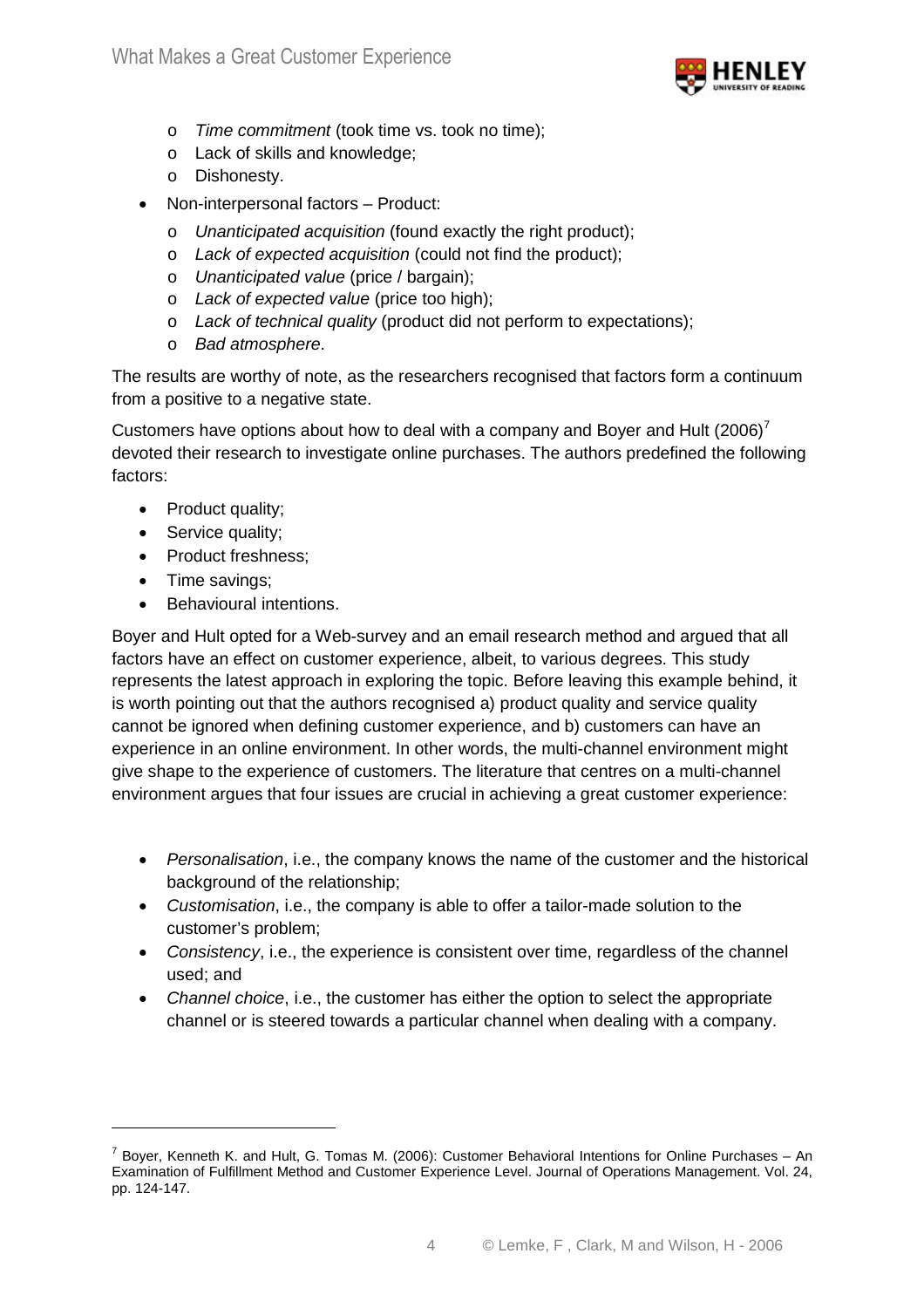

The constructs above are suggested by the literature – and this is based entirely on theoretical grounds. However, the impact of the factors on customer experience has never been subject to an empirical investigation.

There are a couple of points that are worth drawing from this debate. The studies can be summarised as follows:

- *Limited scope:* Research is done in the US, mostly in the retailing environment. However illuminating the factors are for the US retailing industry, one should not accept them uncritically when focussing on different industry sectors outside of the US.
- *Preconceived ideas:* Scholars typically consider pre-defined factors in a quantitative approach and are thus unable to discover factors that exist subconsciously.
- *Key ingredients not uncovered:* Researchers have contrary perceptions of customer experience, depending on the limited focus they adopt (e.g., experience is entertaining in services).
- *Definitions:* Factors are loosely defined and not much detail is provided to create a great customer experience in a particular sector.
- *Multi-channel:* The importance of a multi-channel environment has been recognised, but no research has taken this aspect into account.

# **4. Research Design – Special Interview Technique**

Given the limitations of previous studies on customer experience, the researchers decided on a special interview technique – Repertory Grid. This technique has its roots in psychology and anthropology and enables respondents to articulate their views on complex issues. It pushes them beyond the use of jargon, such as "customer experience is when I am served well". Quite often in management research, respondents are unable to articulate complex or emerging issues. Whenever tacit knowledge cannot be conveyed directly, Repertory Grid is an efficient tool to uncover the issues that rest on a subconscious level. To understand the technique, a short description is given in this report. More detailed information can be found in Goffin et al.  $(2006)^8$ .

After collecting information that is important for statistical purposes (e.g., age, organisational function), the researcher asked the respondent to name three companies or services, where they have had a 'good customer experience'. Afterwards, the respondent is asked to name three companies/services that are the opposite – so, representing 'poor customer experience'. Finally, the respondent names three companies or services that fall somewhere in-between the first two groups, i.e., an 'average customer experience'. The nine names are written on separate postcard-sized cards. Next, the interviewee is presented with a random set of three cards and is asked, "in what way are two of the three companies similar and different from the third in terms of the experience you have with them?" The way in which the interviewee differentiates between the three cards reveals one aspect of how customer experience is viewed by the respondent (e.g., staff are friendly vs. unfriendly). Each of the interviewee's cards (i.e., three customer experience groups in a randomised format) is then

<sup>&</sup>lt;sup>8</sup> Goffin, Keith, Lemke, Fred, and Szwejczewski, Marek (2006): "An Exploratory Study of 'close' suppliermanufacturer relationships." Journal of Operations Management. Vol. 24, pp. 189-209.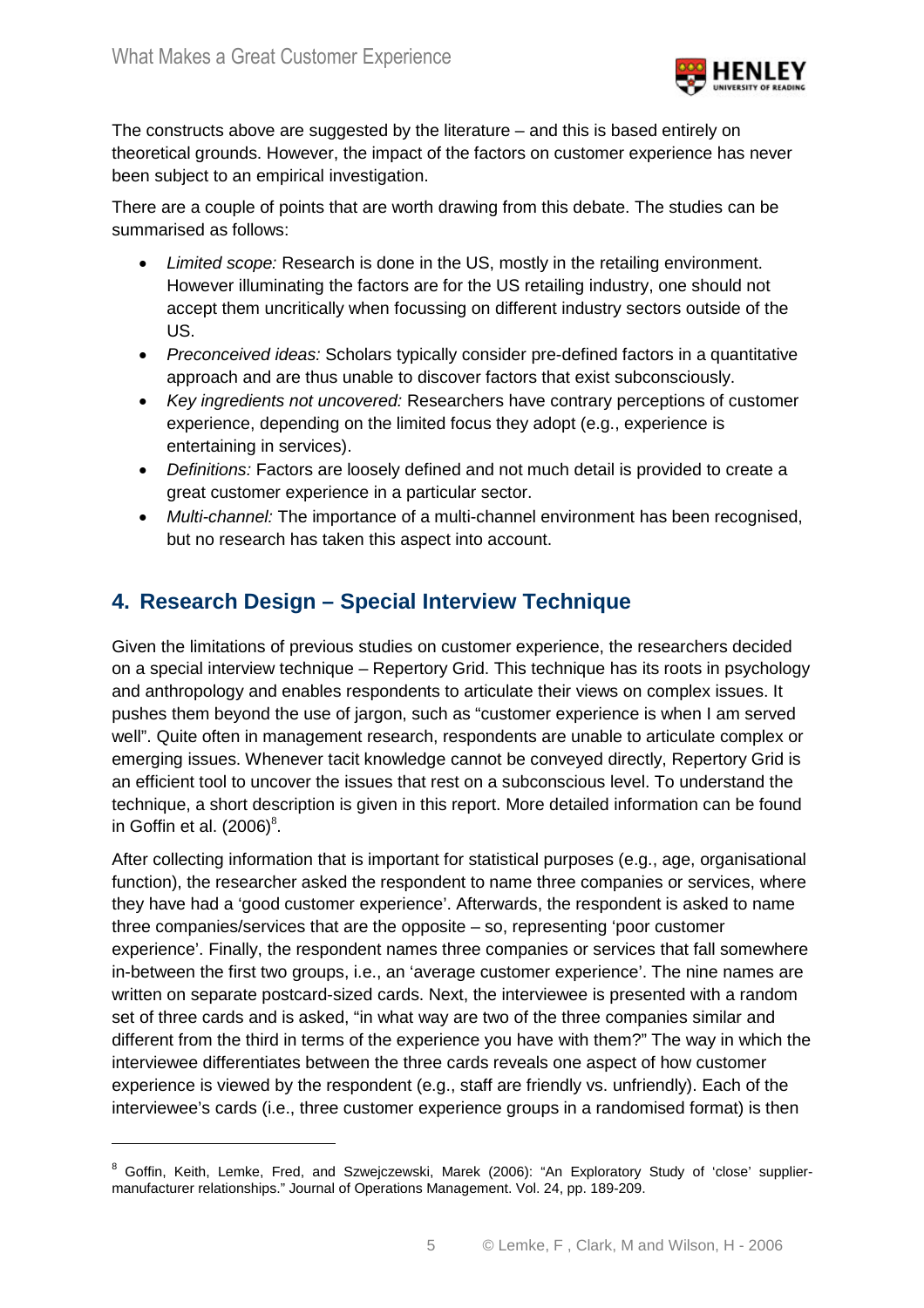

rated on a five-point scale against the first factor (e.g., friendliness). Further sets of cards are used to identify further factors. The interviewee is not allowed to repeat a factor and so each set of cards elicits at least a new one, which forces the respondent to think deeply about customer experience. Each interview was tape-recorded and then transcribed.

The factors and the explanations provided by the respondents, together with the ratings, form a rich pool of qualitative and quantitative data. The raw data built a document in excess of 1,400 pages in total.

Not all factors are equally important when describing customer experience. Hence, this report differentiates between the key factors that play a role in different market segments, on the one hand, and additional factors that have to be tested further in a specific market context, on the other.

# **5. The Sample**

The project is based on 40 in-depth interviews, ranging from 40 to 90 minutes each (50 mins. on average). The researchers spent about 34 hours discussing customer experience with respondents. The companies and respondents are anonymized and definitions given by individuals, original quotes etc. cannot be traced back to their source.

The research team aimed for an even split in terms of gender (i.e., 20 men and 20 women) and business context (i.e., 20 interviews with a Business-to-Business and 20 with a Business-to-Consumer focus). In this way, the team was able to capture a balanced view of customer experience. With regards to Business-to-Business interviews, all respondents have extensive experience when dealing with suppliers that deliver products and/or services. In order to learn the most about the phenomenon, the project covers a wide range of industry sectors and is not limited to a single one.

# **6. Overall Results**

The team of researchers conducted 40 interviews that focused on customer experience. Overall, the team discovered 119 experience factors. At this early point of the analysis, it was crucial to identify meta-categories that share certain meanings and that are therefore described by particular sets of factors (see example below).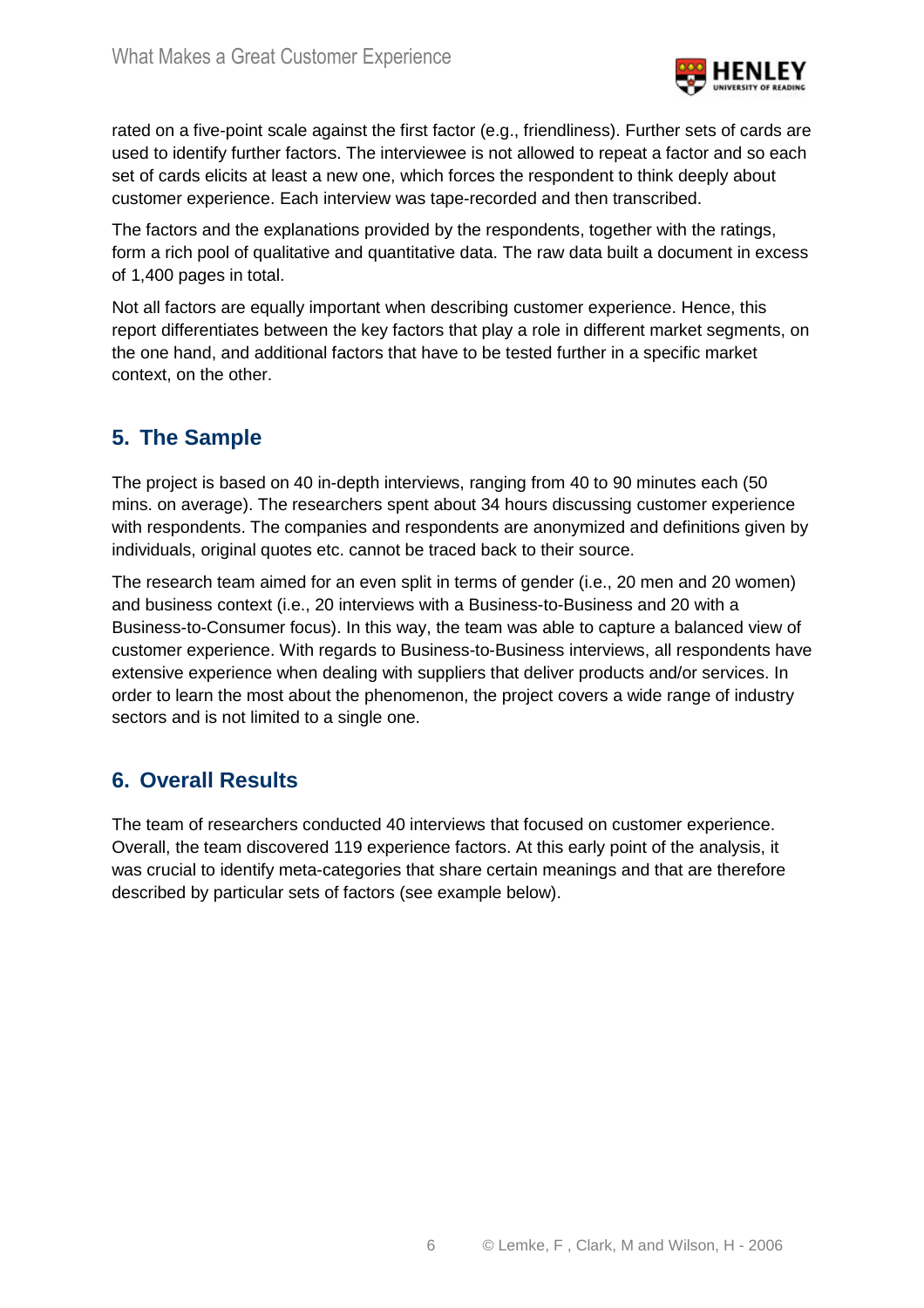



The diagram shows a meta-category labelled "caring". Factors that are associated with "caring" are, for instance, *helpful*, *honesty*, and others. In other words, the category "caring" can be described by measuring factors such as *helpful*, *honesty*, etc. Meta-categories play a role in B2B and B2C markets. However, depending on the specific industry sector (e.g., retailing, telecommunication), the importance of factors will vary. The key factors in B2B and B2C environments will be discussed later. An overview of all factors within their metacategories will be given next.

Based on the meanings of the 119 factors, the main experience categories across all sectors are as follows:

#### **Access**

- 1. Access of Information (Ease of getting information I need)
- 2. Accessibility (Ease of getting access to appropriate person/facility)

#### Application of Knowledge

- 3. Competence
- 4. Expertise
- 5. Knowledge
- 6. Value Creation (supplier accepts order, only if they thought they could provide value)

#### Atmosphere / Environment

- 7. Atmosphere / Environment
- 8. Degree of Self-Dependence (supplier completes project with in-house personnel vs. fully outsourced)
- 9. Network of Specialists (supplier has a wider network and customer gains access to it)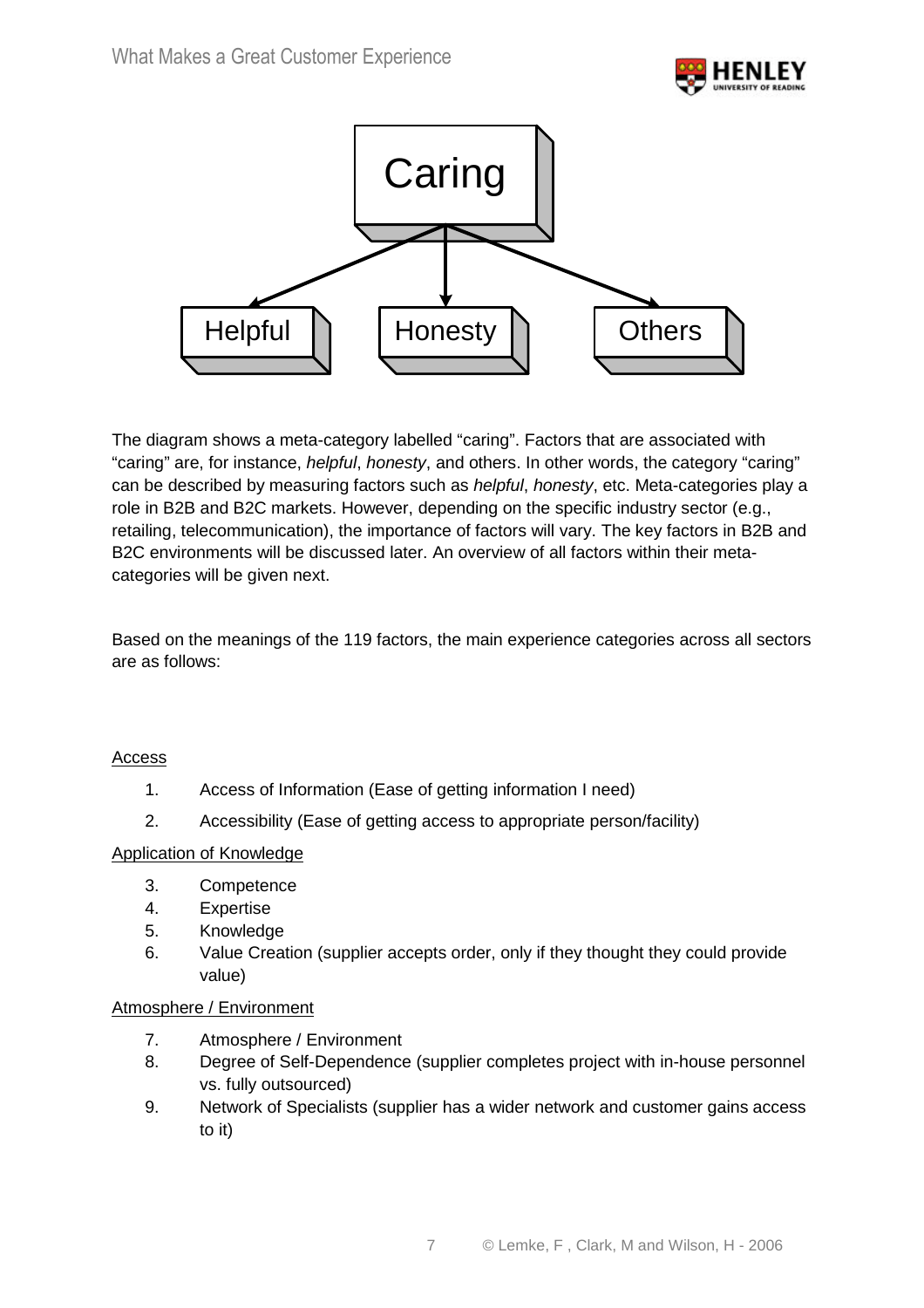

### Caring – Attitude

- 10. Attitude (helpful and efficient vs. don't want to know)
- 11. Blaming (company blames customer for their fault)
- 12. Customer Care
- 13. Expectation (getting more than expected)
- 14. Friendly (empathy)
- 15. Helpful (attentive to needs)
- 16. Honesty (telling the truth; getting correct information)
- 17. Initiating Business (proactively offering solutions vs. reactive, 'come and get it if you want')
- 18. Number of Staff (manpower)
- 19. Professionalism (focussing on task at hand vs. distracted, busy with private issues)
- 20. Pushy

# Caring – Procedures, Processes

- 21. Aftercare
- 22. Authorised (staff are empowered and authorised to solve issues; delegation of authority)
- 23. Documentation (supplier does documentation of meetings etc.)
- 24. Implicit Understanding of Customer Needs
- 25. Mutual Understanding (company makes sure that both have mutual understanding)
- 26. Pro-activity in Eliciting Customer's Objectives
- 27. Problem Solving
- 28. Service Recovery / Complaint Handling

# **Communication**

- 29. Advertisement (customer is aware of company/product through exposure in the media)
- 30. Contact (dedicated and single point of contact)
- 31. Customer Centric (tailor-made conversation vs. a generic response taken from a script)
- 32. Explanation (company gives reasons for what they are doing)
- 33. Feedback
- 34. Navigation (customer finds way around the shop, website etc.)
- 35. Openness
- 36. Placing Orders (difficult, bureaucratic vs. easy, straightforward)
- 37. Point of Contact
- 38. Process Definition Known to Customer (customer understands sales process)
- 39. Promotion / Junk Mail (company sent appropriate or no promotional offers vs. receiving junk mail)
- 40. Status Quo Update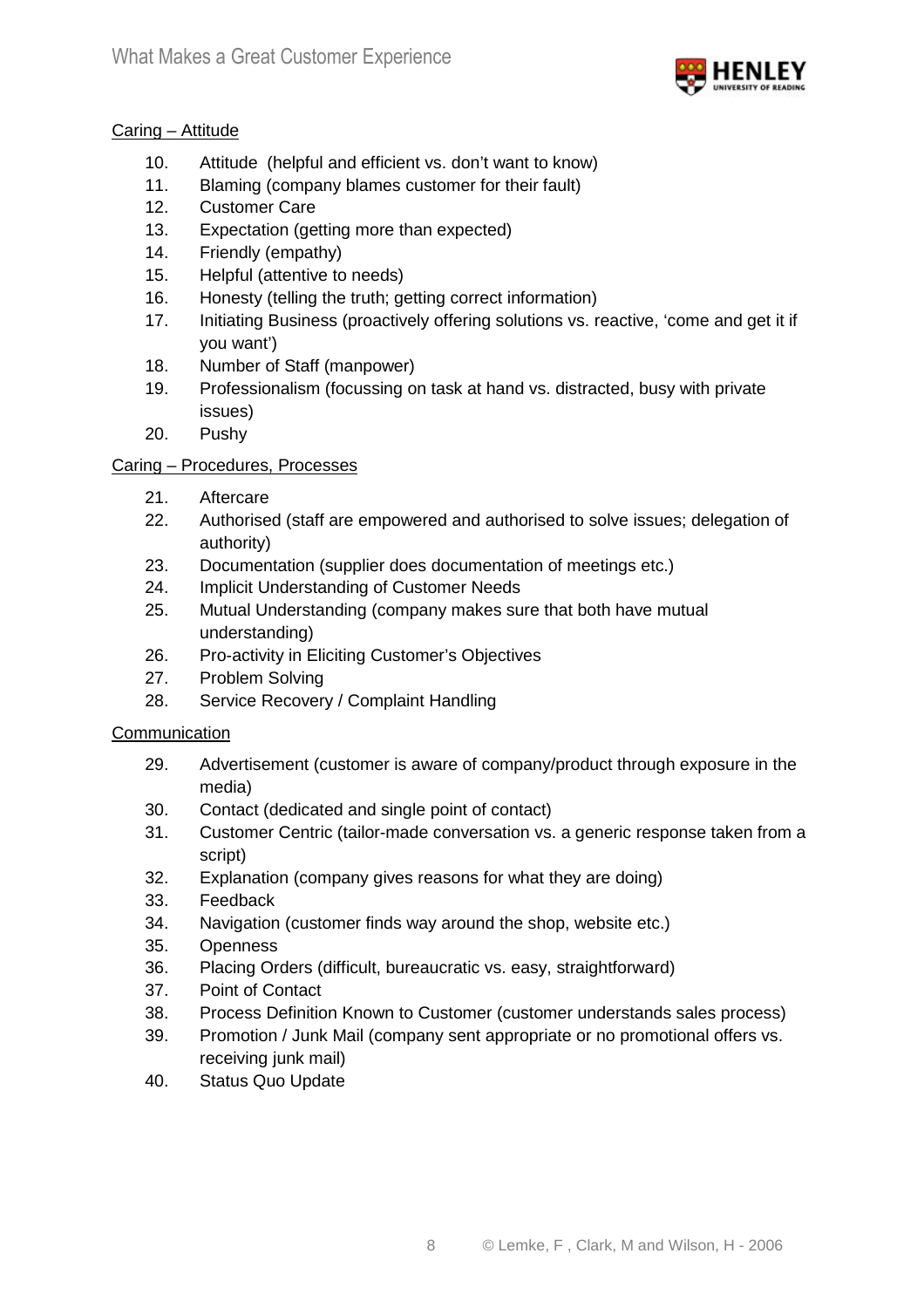

### Different Sectors / Contexts / Conditions

- 41. Emotive Environment (i.e., emotional circumstances, like sick child, missed plane)
- 42. Geographical Distance
- 43. Importance of Timely Delivery
- 44. Importance of Transaction (Important to me, e.g., buying house, high expectations)
- 45. Market Position (highly competitive market or only a few suppliers)

#### Emotional

- 46. Experience Provider (offer items for pleasure)
- 47. Feel Good Factor
- 48. Offers Space for Important Issues in Life

#### Individual

- 49. Business Needs (supplier focuses on customer needs vs. supplier focuses on what they do)
- 50. Customer Attention (customer recognition)
- 51. Customisation (tailor-made for individual)
- 52. Extent of Personal Contact
- 53. Flexibility (modifying the offering in response to the customer's specific needs or changing requirements)
- 54. Flexible (customer becomes more flexible when dealing with the company; company offers various ways of when and how to deal with them).
- 55. Pay lip service (they do not mean it)
- 56. Personalisation (treated individually vs. just a number)
- 57. Segmentation Strategy (customer has the feeling that the offer is tailor-made for the segment)
- 58. Service (highly involved in the service process as opposed to not)
- 59. Size (faceless corporation vs. small, more personal company)

#### **Outcomes**

- 60. Impression Impact (lasting impression, i.e., customer remembers for a long time)
- 61. Outcome of Relationship

#### Peer-to-Peer / Relationship with Other Customers

- 62. Exclusive (non-public; like a club; restricted, "members-only")
- 63. Socially Dependent (experience is socially dependent on peers; other customers are significant)

#### Relationship

- 64. Change of People within Relationship
- 65. Commitment
- 66. CRM Approach
- 67. Ease of Establishing Relationship
- 68. Frequency
- 69. Links (having wider links in the supplying organisation)
- 70. Number of People (involved in relationship)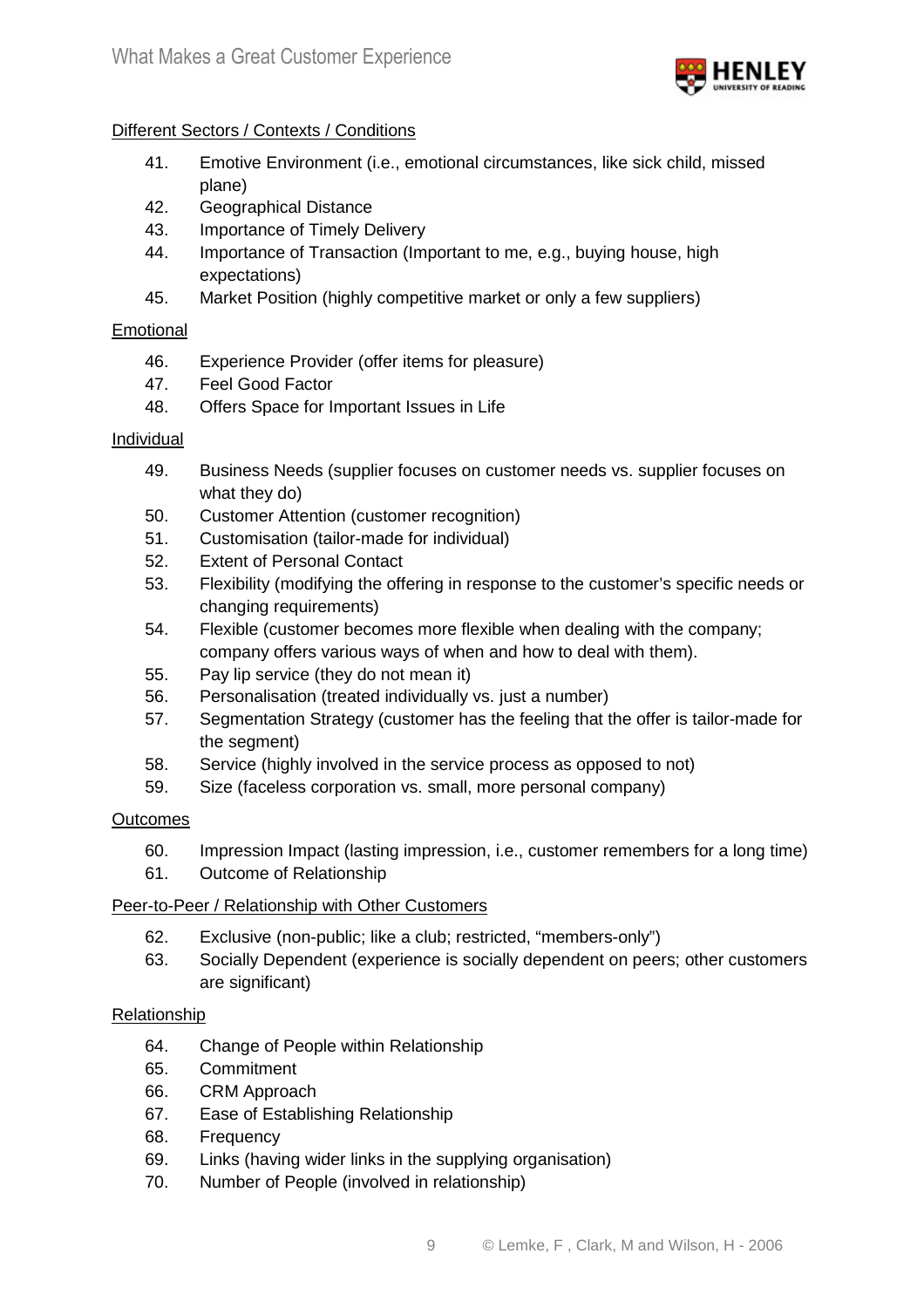

- 71. Partner
- 72. Relationship (transactional vs. long-term)
- 73. Relationship Maintenance
- 74. Trust
- 75. Value Custom
- 76. Value Relationship

#### **Reliability**

- 77. Accurate invoicing
- 78. Acting as Agreed
- 79. Consistency
- 80. Customer is able to check quality before placing order
- 81. Information Dissemination (within the supplying organisation)
- 82. Number of Problems
- 83. Promise Fulfilment
- 84. Quality (product and service)
- 85. Reliability (keeping promises as opposed to break promises)
- 86. Sales Process Organisation (well organised process; flawless)
- 87. Supervision (supplier needs to be supervised; high maintenance vs. hands-off)
- 88. Track Record

#### Safety, Security

89. Safety of Belongings

#### Social Impact

- 90. Fashionable (well recognised by friends)
- 91. Perceived Affluence (shows others that I can afford it)
- 92. Premium Brand
- 93. Trend / Up-to-Date (up to date as opposed to old-fashioned)

#### **Supplier Condition**

- 94. Geographical Scope
- 95. Intermediary
- 96. Own Products (supplier is producer and distributor vs. only distributor)
- 97. Public Company
- 98. Self-evaluation (supplier has realistic view of their performance vs. have no objective view about what they do)

#### Value for Money

- 99. Discounts (special offers)
- 100. Free Phone (If have to get in touch with company, calls are free)
- 101. Getting what paid for
- 102. Loyalty Programme (offers incentives)
- 103. Price Level (compared to average market price)
- 104. Pricing (fixed vs. negotiable)
- 105. Value for Money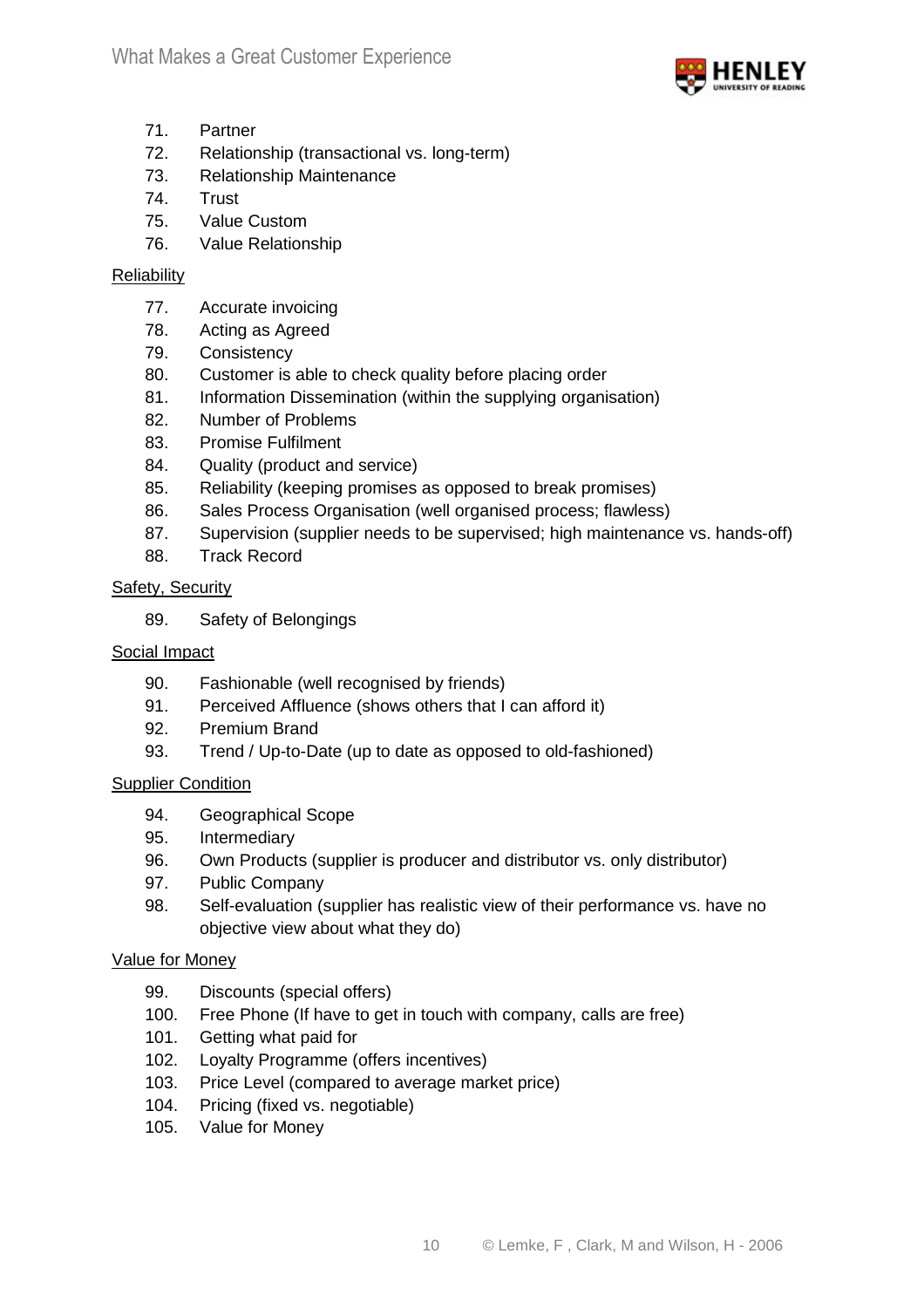

### Value for Time

- 106. Delivery Performance (speedy / on-time)
- 107. Efficient use of time
- 108. Response to queries
- 109. Responsiveness (good and quick at responding)
- 110. Time to serve / waiting time

#### Variety / Choice

- 111. Choice (let customer pick what they want whereas other companies make the selection and customer has to accept it).
- 112. Educated Choice (company provides different options and information before the purchase, so that customer can decide)
- 113. Multi-tier Service (company offers different service levels and customer can decide)
- 114. Nature of Product (complex vs. simple)
- 115. Pick and Choose (free choice of what you want; let you pick what you want)
- 116. Product Range (variety vs. limited range)
- 117. Purchasing Pattern (re-purchasing the same product/service again vs. purchasing different products/services)
- 118. Variety (the right amount of options vs. too much multiple choice)
- 119. Well stocked

Based on the analysis of constructs meanings, 19 meta-categories are uncovered. Some categories relate to product aspects, while others relate to service. Both aspects, product and service, are well established in practice and are important when discussing customer experiences. However, certain categories highlight an attitudinal emphasis. Asterisk signs indicate attitudinal categories in the following CE Model: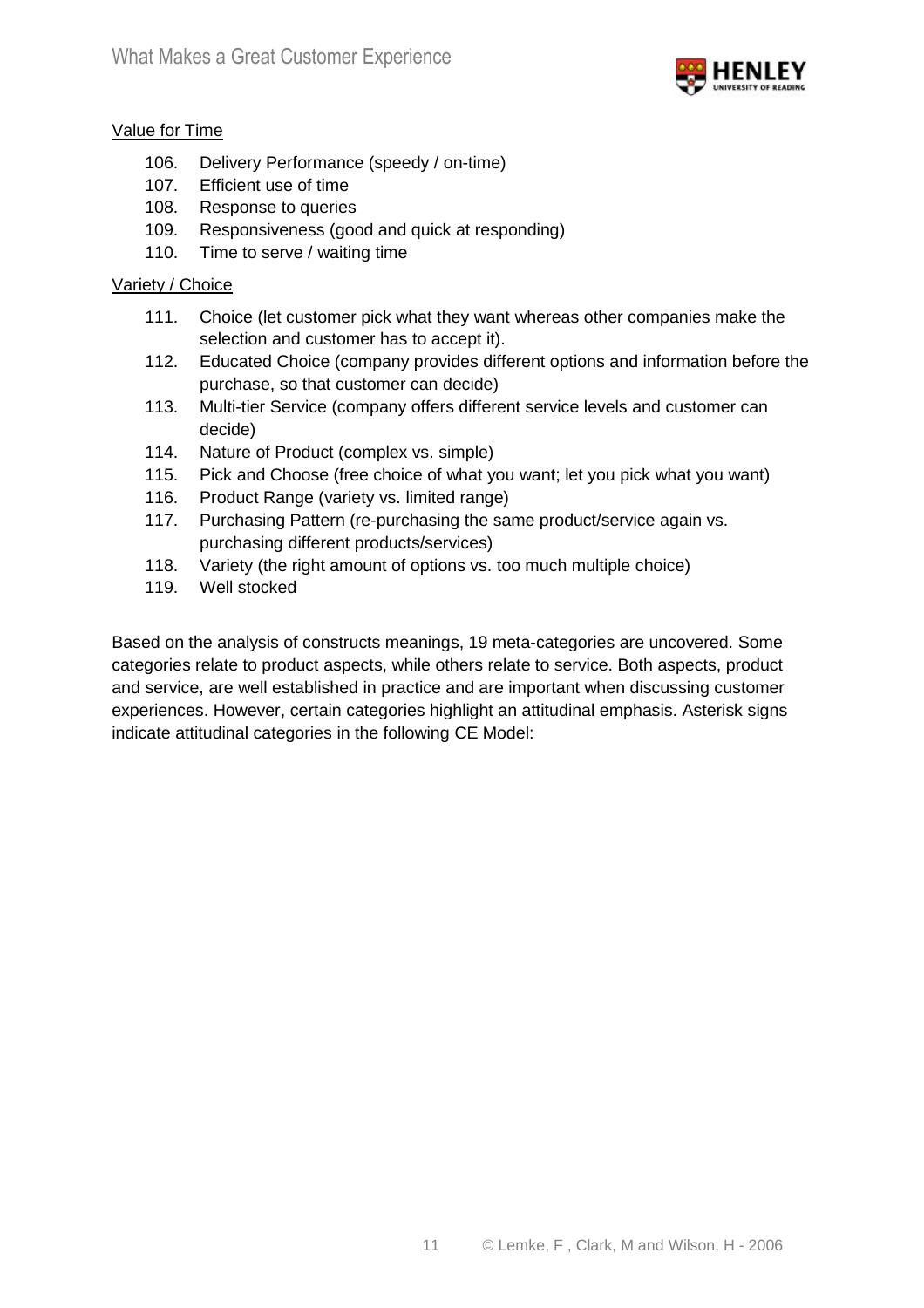



The CE Model shows three layers of an offering. It starts with the product layer that is at the core of the offer. The service layer goes beyond the product – it augments the product. Categories such as 'value for time' and 'individual' are attitudinal based, which indicates a departure from existing service models. The outer-layer – experience – represents the least tangible side of an offer and accommodates the categories 'emotional', 'social impact', 'relationship', 'peer-to-peer' and 'atmosphere'. All these strings are woven together to produce the fabric of customer experience.

The research team discovered some constructs in the interviews that  $-$  strictly speaking  $$ are not key ingredients of a customer experience. These factors have an impact on what type of experience the customer expects (i.e., 'supplier condition' and 'sector differences') and how the experience is perceived to be as an outcome when dealing with an organisation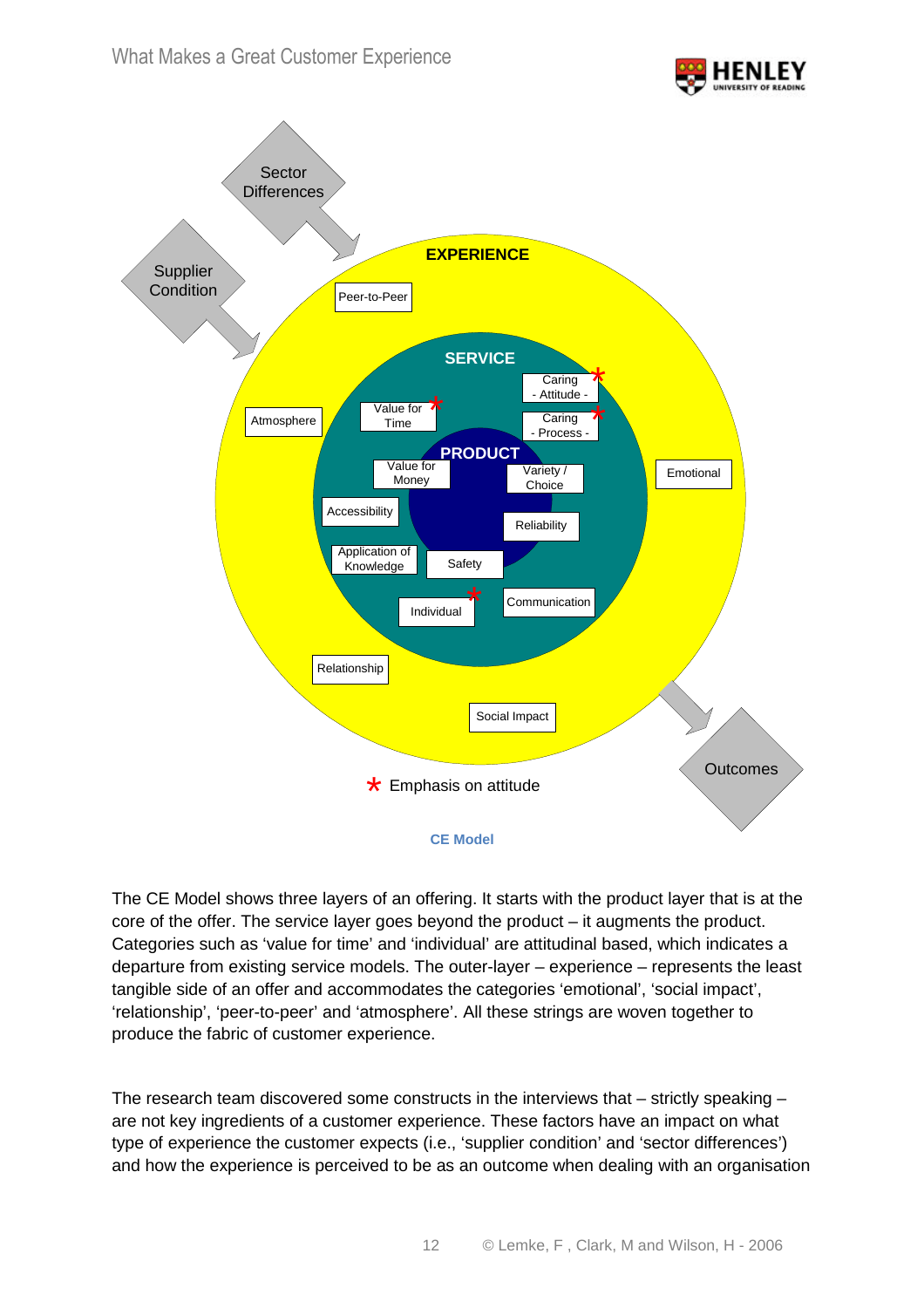

(i.e., 'outcome' category). These latter three categories show that customer experience is influenced at different stages of the purchasing process – stages that happen to be before, during and after a transaction or relationship episode. They also indicate that the context has an effect on customer experience.

On a generic level, the 19 experience categories apply to all industry sectors. As noted earlier, however, one has to recognise that customer experience is context-dependent. This entails that one has to test the importance of each factor within a given meta-category. Next, the team analysed the factors that were elicitated in Business-to-Business environments and the constructs that were raised in Business-to-Consumer markets.

### **6.1. Results: Important Business-to-Business Factors**

In the B2B sector, the 20 respondents mentioned about 10 experience factors on average in their individual interviews. Some factors have been mentioned by several respondents, while others have been mentioned only a few times or only in ones. Overall, 75 different factors have been discovered (i.e., these factors are part of the 119 constructs outlined earlier).

Although a detailed individual analysis of each repertory grid is possible, the key issues are the exploration of the factors of customer experience across all B2B-respondents as well as in identifying the most important Multi-Channel Customer Experience factors. Indeed, not all factors are equally important when explaining CE.

"Important Factors" have to fulfil two key criteria: 1) the factor has to be mentioned by at least 25% of respondents (i.e.,  $\geq$  5), and 2) the factor has to have the power to differentiate between the three 'experience groups', good experience, average experience, and poor experience. In the latter case, the *weighted variability index* is the indicator that captures the power of differentiation. An explanation about the index is outside the scope of this report, but can be found in Goffin et al.  $(2006)^9$ .

Taking both, the frequency count and the weighted variability index, as a basis, the important CE factors in the B2B context are as follows (in alphabetical order):

- 1. Extent of Personal Contact
- 2. Flexibility
- 3. Implicit Understanding of Customer Needs
- 4. Knowledge
- 5. Pro-activity in Checking that Everything is OK
- 6. Pro-activity in Eliciting Customer's Objectives

<sup>&</sup>lt;sup>9</sup> Goffin, Keith, Lemke, Fred, and Szwejczewski, Marek (2006): "An Exploratory Study of 'close' suppliermanufacturer relationships." Journal of Operations Management. Vol. 24, pp. 189-209.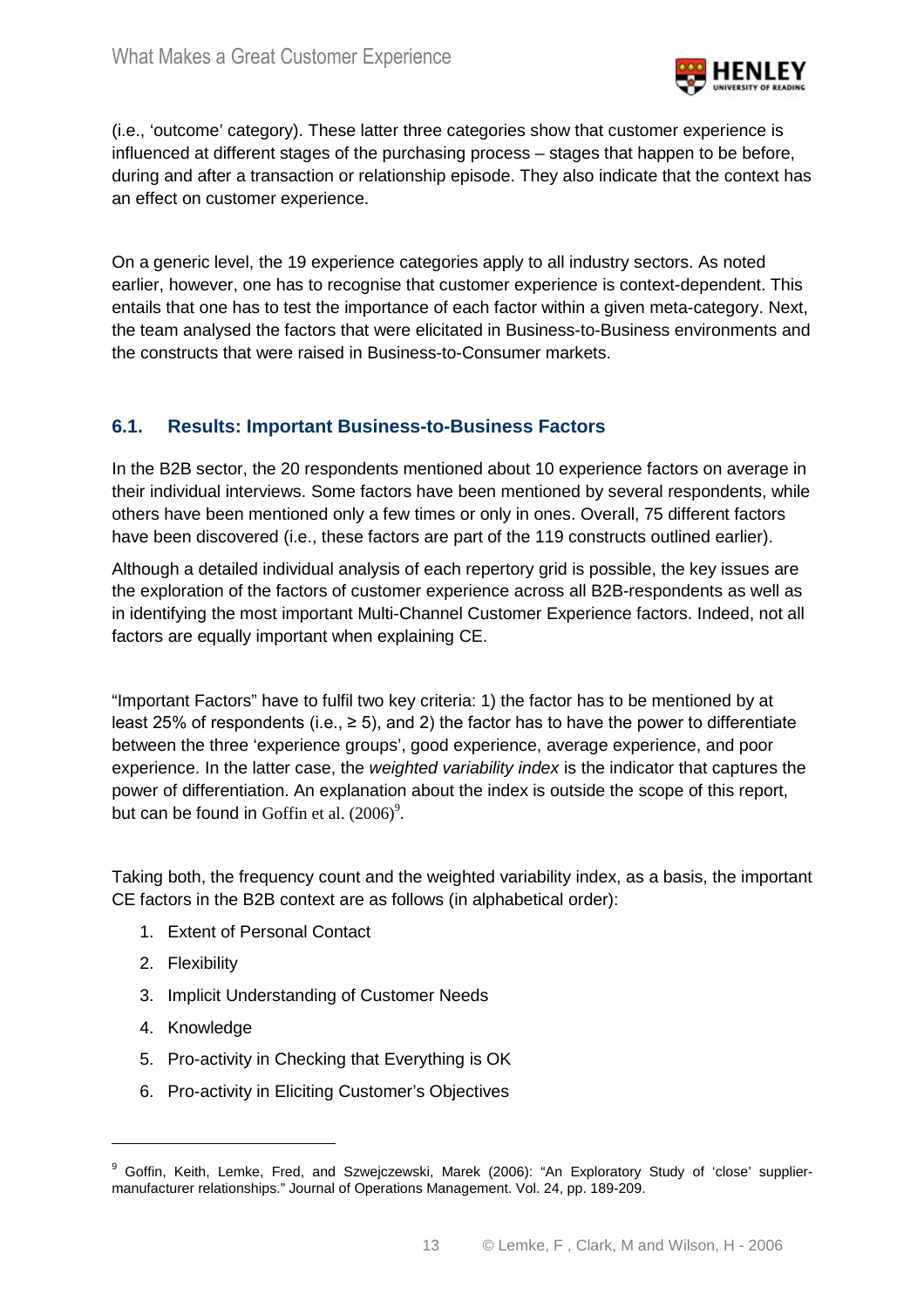

#### 7. Promise Fulfilment

Based on the explanations given by the respondents, the team of researchers discussed the meaning of the factors. The definitions are grounded in original quotes. Note that each factor has two extreme poles, which are highlighted in brackets:

# **Extent of Personal Contact** (personal vs. impersonal)

The extent of personal contact ranges from 'personal' to 'impersonal'. The factor is defined as "The extent to which the company deals with the customer through personal contact methods. Some companies deal with the customer via personal contact methods, e.g., Faceto-Face (personal). By contrast, the customer has no personal contact with the company, e.g., Web-based or based on standardised paperwork (impersonal)."

> *The head of an IT department emphasised: "These two suppliers are similar, because with these two I would have more a feeling of personal contact through a sales person. It might be phone contact or through email, but I'm actually talking to a person. It could even be a face-toface contact. The third supplier is different in that I am dealing with a website. The typical responses start with 'Dear Customer'. This is less personal. I get the information, but I don't have something like a clientmanaged feel about it."*

# **Flexibility** (flexible vs. inflexible)

The willingness and ability to modify the offering in response to the customer's specific needs or changing requirements. Some companies are willing and able to modify the offering (flexible), while others stick to a standardised approach and are unwilling to flex existing agreements (inflexible).

> *A programme manager in marketing explains: "I think it comes down to flexibility… I think these two businesses – these two suppliers – have proven to be flexible, in terms of the services they offer, when they are available, in meeting my business needs and so forth. They are similar in this respect. Whereas with this large organisation [names company], you tend to have to fit in with them. For instance, if you want ad-hoc consultancy services at short notice, it will happen with the first two organizations. Whereas these people [respondent points to large organisation] it is a very rigorous process you've got to go through in order to secure the services. Besides, you have to pay for it at standard rates. You've got to fit into their processes, their financial controls. This isn't always good when you just want to get something done very very quickly."*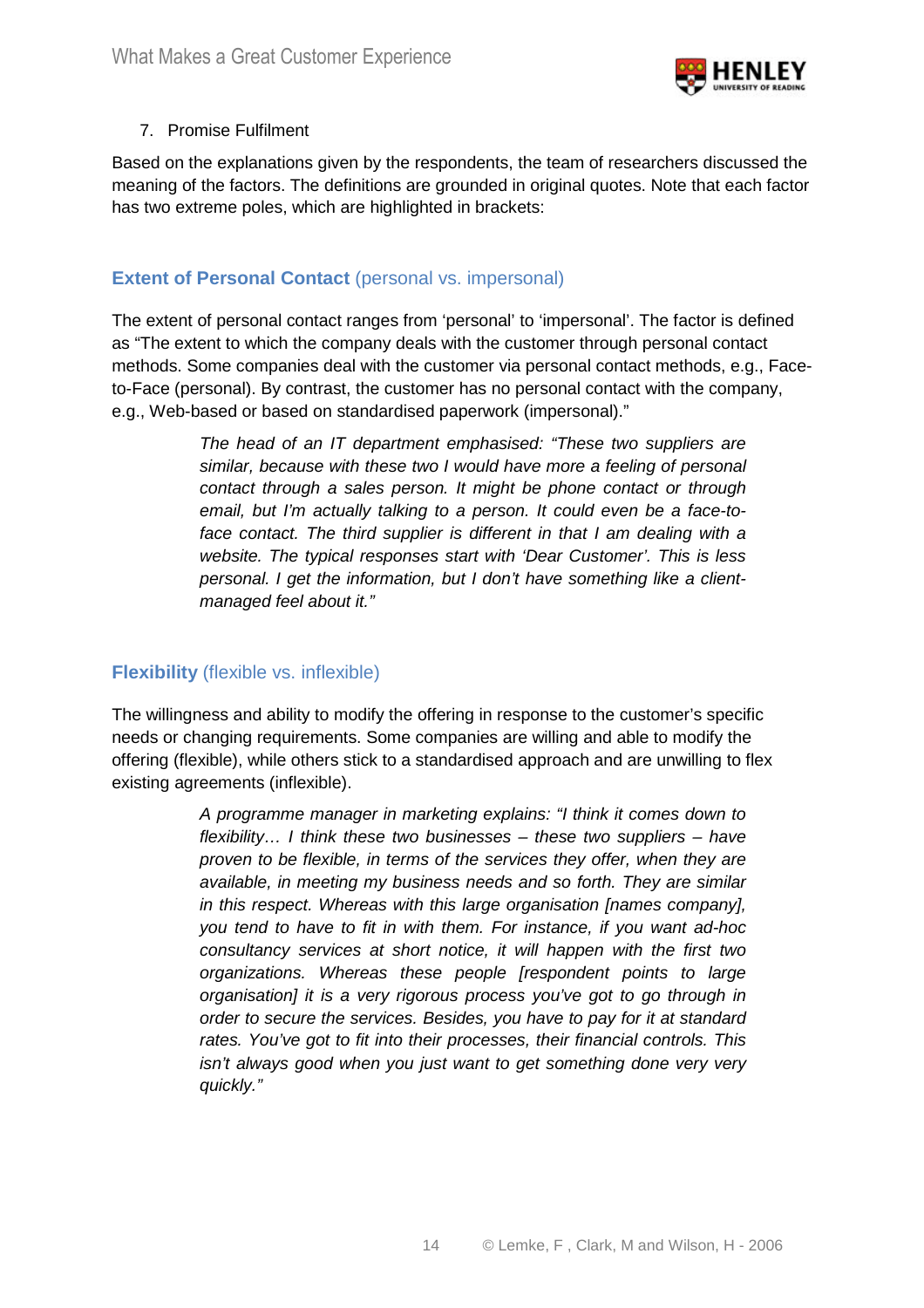

# **Implicit Understanding of Customer Needs** (deep understanding of customer needs vs. poor understanding of customer needs)

The extent to which the supplier implicitly understands the needs of the customer in terms of the nature of the business, the context within which the product or service is being delivered and the specific requirements of the customer through the application of existing knowledge held within the supplier. Some companies have a deep understanding of customer needs based on prior knowledge (deep understanding), while for other companies, the customer has to explain the nature of the business, the context, and the requirements (poor understanding).

> *A senior marketing manager described this point as follows: "These two suppliers are similar, because they have an interest and an understanding for the area in which I work. So that would be in the sense that when you explain a project, you don't have to explain the context. The context is understood and therefore, their offer is more in tune with your needs as a result. And the opposite to that is if you have to explain the context and you're not quite sure if they understand it or not. There is no confidence that they either want to or do understand your context for the service."*

### **Knowledge** (possess knowledge which can be applied to add value vs. do not possess knowledge)

The extent to which a company possesses the knowledge / expertise to add value to the customer. Some companies possess knowledge / expertise and thereby add value to the customer (possess knowledge which can be applied to add value), while others do not possess knowledge / expertise to add value (do not possess knowledge).

> *A marketing manager in E-Commerce emphasised: "Some suppliers have a lot of industry experience. It's a difference working with suppliers that have a wider knowledge of the industry. They'll typically come with more ideas that are suitable. So, they have suggestions that supplement the things that we do or they have ideas about things that we could try. And also the work that they'll do it probably more appropriate and not so many changes need to be made. Others suppliers are lacking in that knowledge."*

### **Pro-activity in Checking that Everything is OK** (proactively checking that everything is OK vs. assuming that everything is OK)

The extent to which the company proactively checks that everything is OK. Some companies are proactive in checking that everything is OK (proactively checking that everything is OK), while others assume that everything is OK (assuming that everything is OK).

> *A quality manager highlights: "This supplier 'is no contact at all', and these suppliers have representatives. I mean, the first supplier has a*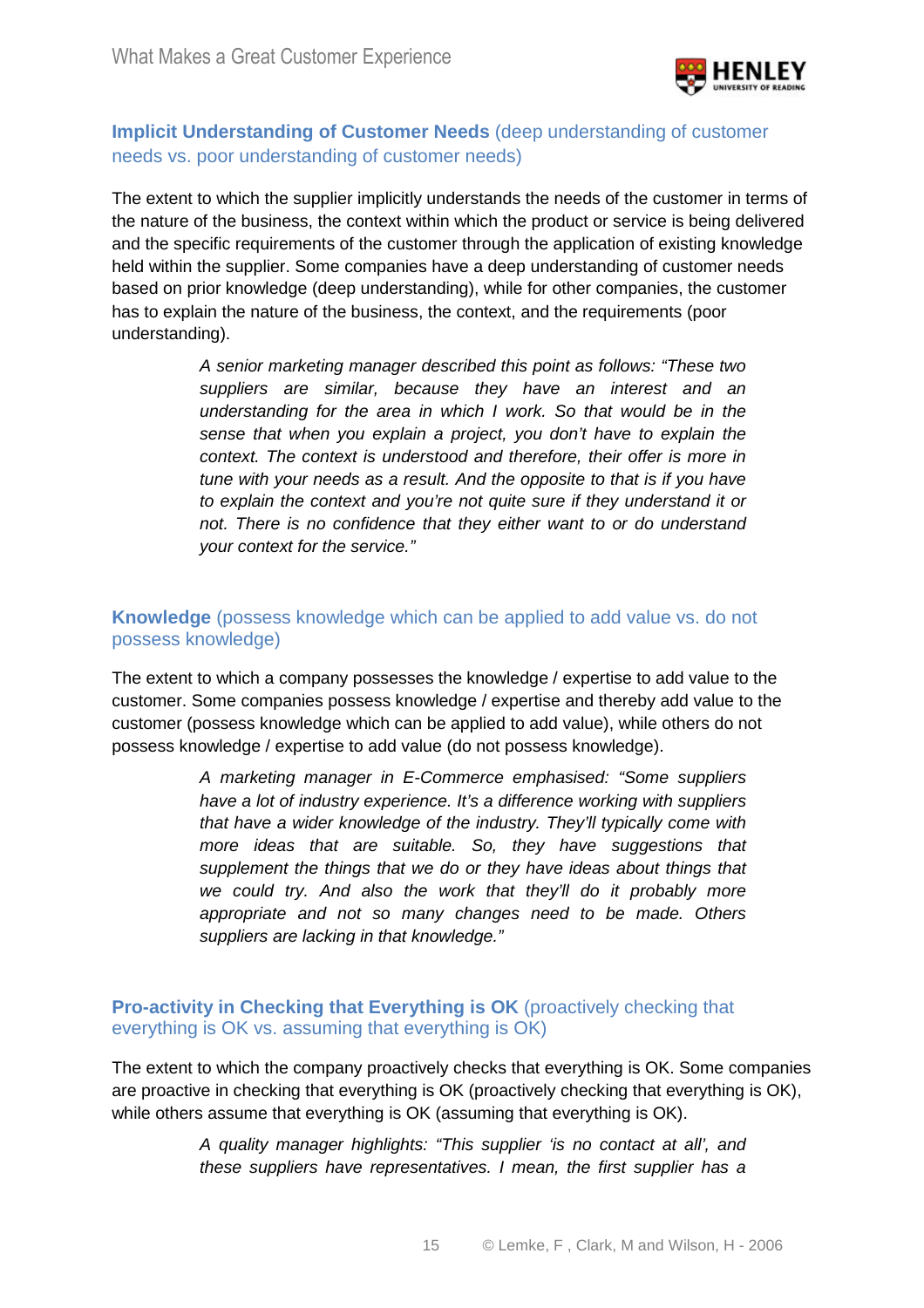

*rep. but we don't see him at all. The other suppliers will come in and see us on a fairly regular basis. So we have a regular contact – they come to check that everything is OK. They typically ask whether everything is OK. The first supplier just assumes that everything is OK."*

# **Pro-activity in Eliciting Customer's Objectives** (proactive in eliciting customer's objectives vs. no attempt to elicit customer's objectives)

The extent to which the company actively seeks to elicit the objectives the customer has in purchasing the product or service. Some companies are proactive in achieving this (proactive), while others make no attempt to understand the customer's objectives (no attempt).

> *A group product manager in the marketing department made the following comment: "They [suppliers] ask me what I want – what I try to achieve. They ask me about my objectives. They don't say 'look this is what we have;' they try to find out what I would like to achieve and what my objectives are. And even if I say 'I would like to do X', they probably say 'I understand you want to do X, but just explain to me a little bit why you want to do X, so that I understand your motivations better.' Because even if I think I know what I want, it is helpful when they ask me some questions to understand my objectives, so that I can understand them better myself."*

#### **Promise Fulfilment** (keep promises vs. do not keep promises)

The extent to which the company keeps promises they have made to the customer. Some companies always keep promises they have made (keep promises), while others fail to keep their promises (do not keep promises).

> *A marketing manager and PA for CEO in marketing points out: "These suppliers keep their promise – not all suppliers do that. Maybe they don't send their confirmation in time or not at all. Sometimes they are awkward with the price and charge something different to what has been agreed. Or they don't do the job and when I ring them to ask for the reason they say 'ouhhhh, we had sickness in the company' or 'we sent it to China instead of Germany' or whatever. They come up with all sorts of excuses. We have also good examples, of course. We also have suppliers that do what they say and they are true to their word."*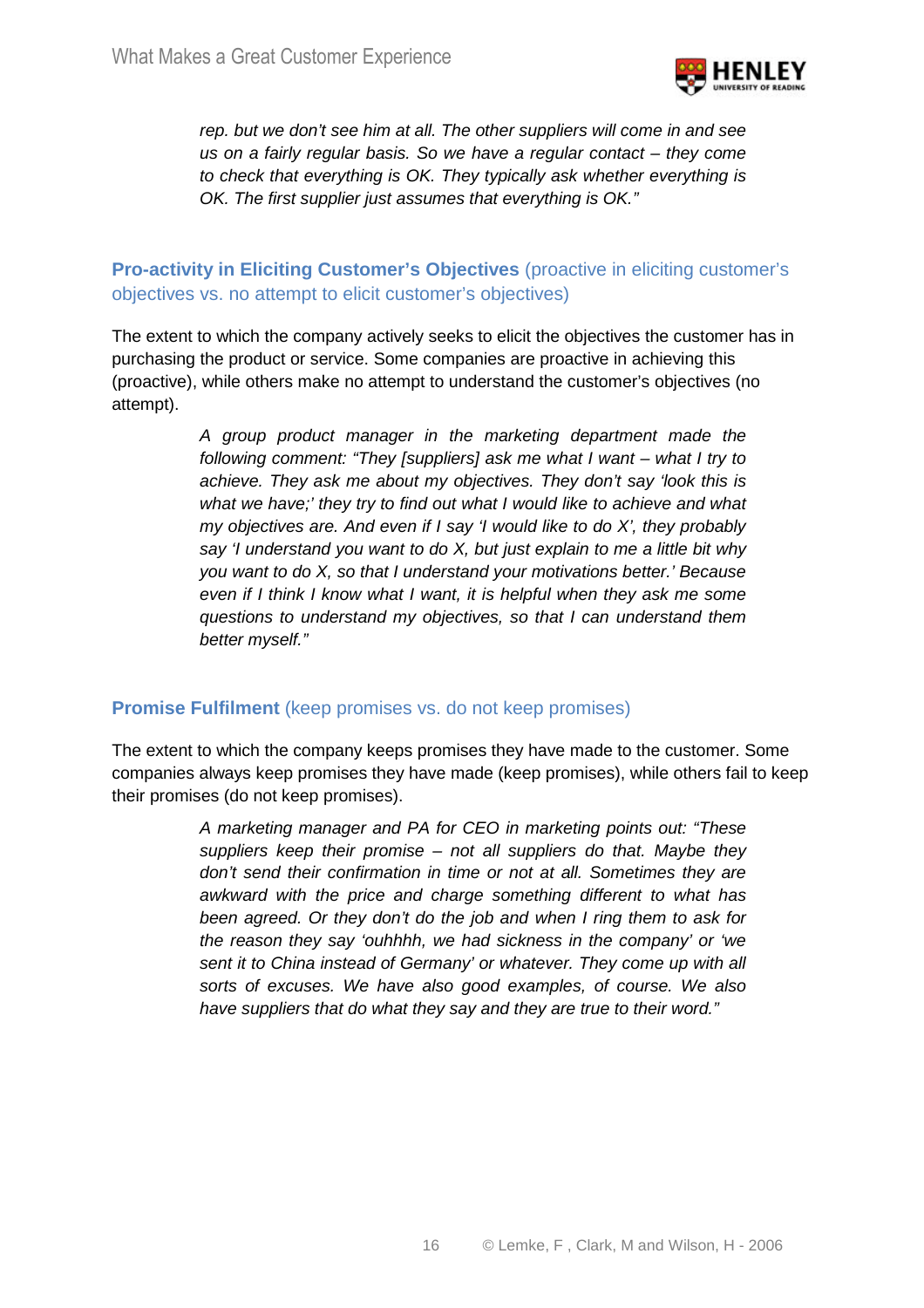

# **6.2. Results: Important Factors Business-to-Consumer**

20 respondents provided insight of customer experience in B2C markets. The researchers elicited about 10 experience factors on average per interviewee. In this way, the team discovered 81 different factors overall (i.e., these factors are part of the 119 constructs outlined earlier).

As determined by the frequency count and the weighted variability index, the important CE factors in the B2C context are as follows (in alphabetical order):

- 1. Accessibility
- 2. Competence
- 3. Customer Recognition
- 4. Helpfulness
- 5. Personalisation
- 6. Problem Solving
- 7. Promise Fulfilment
- 8. Value for Time

#### **Accessibility** (high ease of access vs. difficult to access)

The extent to which the customer finds it easy to access an appropriate person and/or facility (e.g., webpage, store). Some companies make it easy for customers to access the appropriate person and/or facility (high ease of access), while other companies make it difficult for customers to access their people or facilities (difficult to access).

> *"This company is pretty good in terms of ease of access. Whether that is finding the right person to talk to or being able to complete what you want to do easily. It is about being able to hit the bit of the organisation quickly, which enables you to do what you want to do. Whereas these ones are not easily accessible. They have barriers." (Male, 36 years).*

#### **Competence** (competent vs. incompetent)

The extent to which the customer feels that staff know what they are doing and they are competent in doing their job. Some staff inspire confidence in customers that they know what they are doing and are able to do their job properly (competent), while others appear to be inept and are not able to perform their job in a way that is required of them (incompetent).

> *A marketing manager and PA for CEO in marketing points out: "The staff aren't trained and let me tell you, they will answer your question just to get rid off your call. The opposite represents this company. They trained all advisers with all information to handle all of your questions." (Male, 35 years).*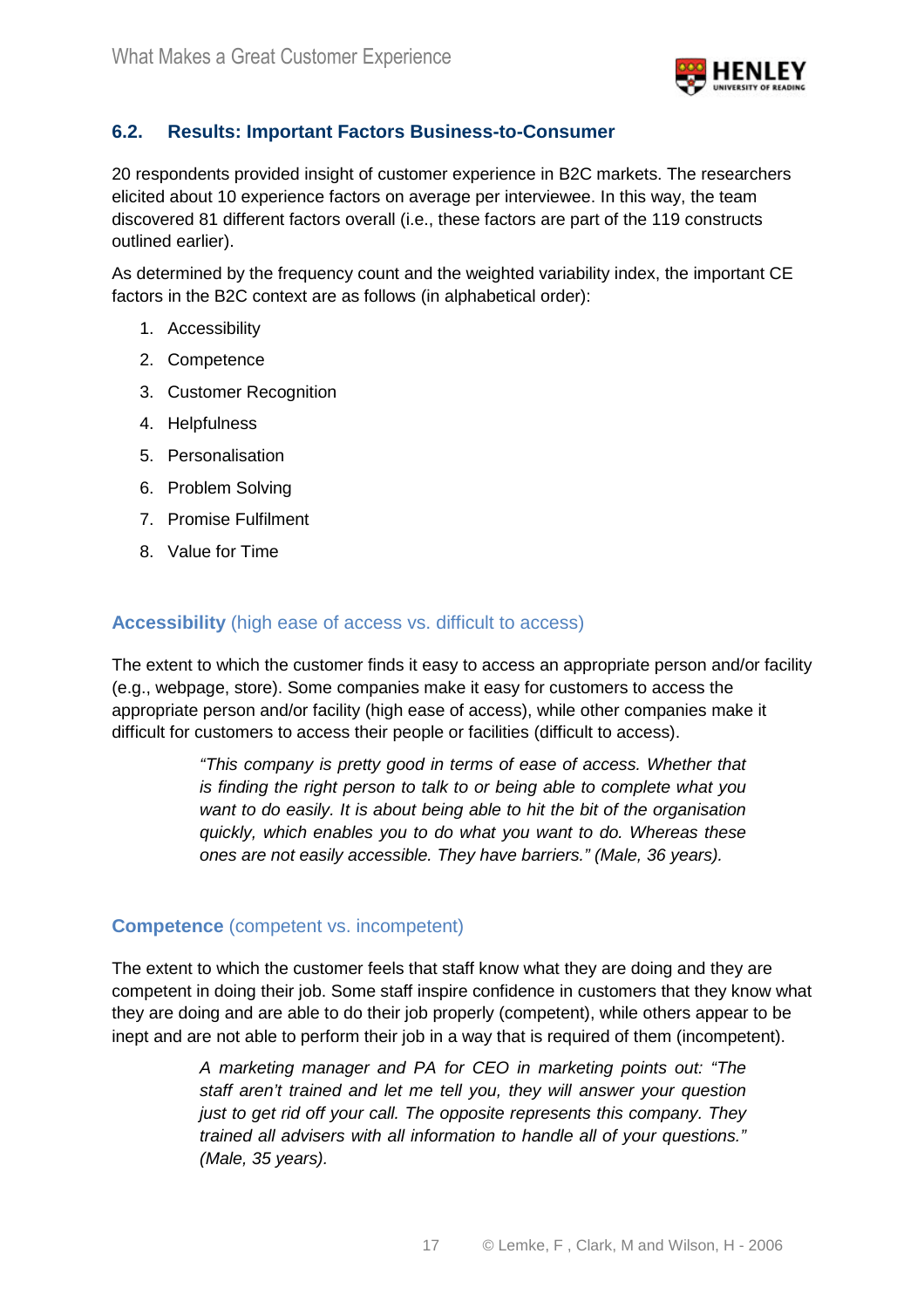

### **Customer Recognition** (recognise customer vs. do not notice the customer)

The extent to which customers feel they are recognised and acknowledged when they initiate contact. Some companies appear to recognise and acknowledge customers when they initiate contact with the company (recognise customer), while others do not appear to notice or acknowledge the customer (do not notice the customer).

> *"In this shop, I walk in and it has something to do with recognition. I felt like an individual, that is my first impression. Or the other company, the airline, I felt a very high level of recognition. With the other airline company, you feel like you are a sheep or something. It is the same with this store, for instance. There is no recognition; there is no acknowledgement. It could have been anybody. You walk in and they just carry on having a conversation." (Female, 53 years).*

# **Helpfulness** (helpful vs. not helpful)

The extent to which the staff of the company are helpful. Some companies have staff for whom nothing seems too much trouble in helping the customer (helpful), while other companies' staff seem unwilling to help the customer (not helpful).

> *"These two companies are closest to be alike, because – generally speaking – nothing is too much trouble for them. Compared to the other company, the service is really good. They are customer-focussed, whereas the other company has slightly lost the plot in that department, really. It is difficult to find somebody who would actually help you." (Female, 50 years).*

# **Personalisation** (personalised treatment of customer vs. anonymous treatment of customer)

The extent to which the customer feels treated in a personalised way. Some companies appear to know the customer as an individual and personalise the service delivery (personalised treatment of customer), while others seem to treat the customer anonymously (anonymous treatment of customer).

> *"With the superstore it was a personalised experience. I felt being an individual customer. Whereas with these customers, I did not. I was just a number and a person who is serving wouldn't really care what happened." (Female, 26 years).*

### **Problem Solving** (try to resolve customer problem vs. are not interested in customer problem)

The extent to which customers feel that the staff try to resolve their problems. Some companies' staff appear to take ownership of the problem and try to help to find a solution for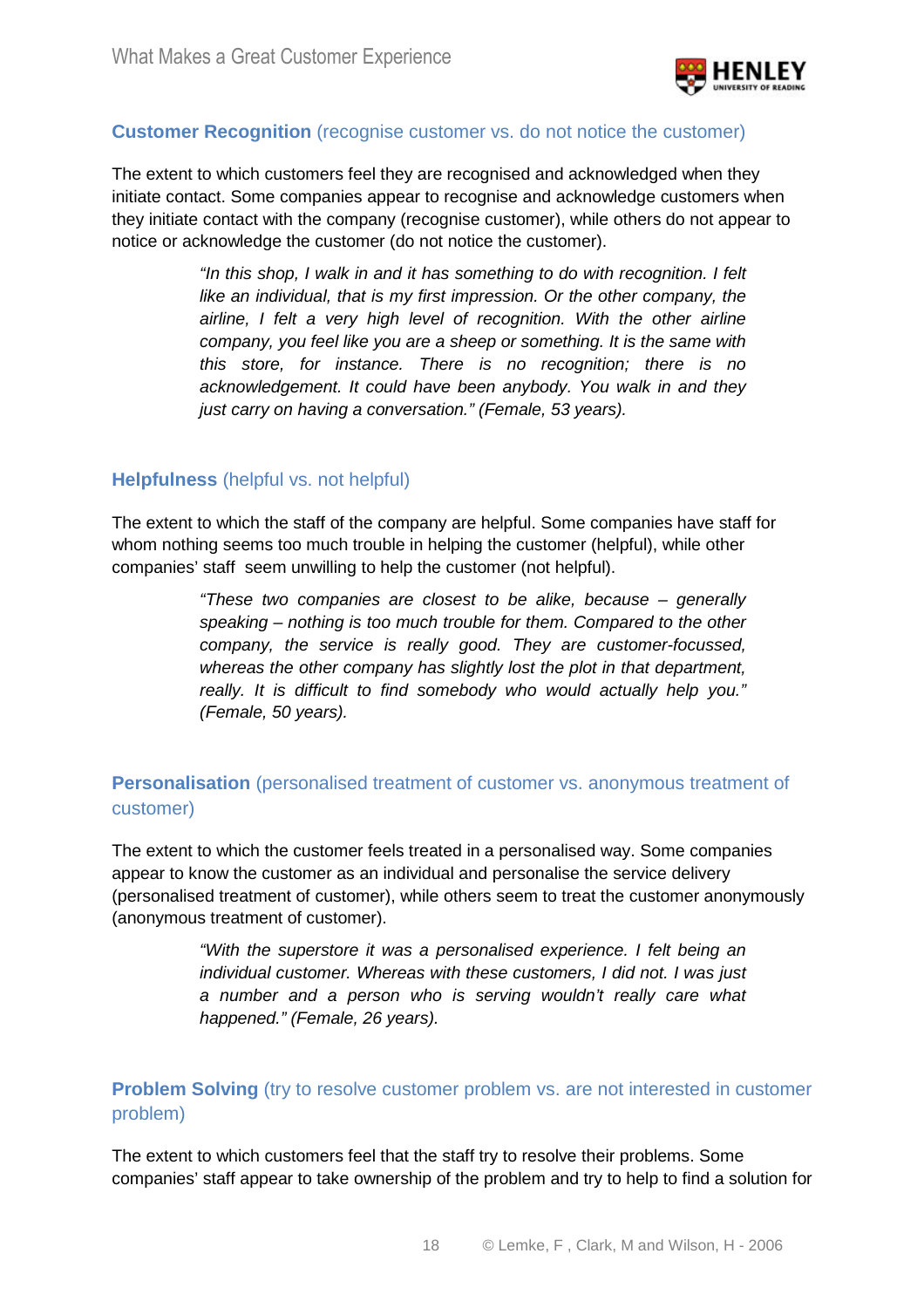

the customer (try to resolve customer problem), while others do not seem to be interested in the customers' problems (are not interested in customer problem).

> *"The reason for this company [names company] being a different experience has something to do with solving problems. I felt as if whatever problem I had, they would try to resolve it for me. They genuinely did care. The other two companies are different. The opposite would be that they wouldn't take ownership. They wouldn't resolve the issue and I would have to chase them again through some other media and I would just feel as if it does not matter to them that I have a problem." (Male, 35 years).*

#### **Promise Fulfilment** (keep promises vs. do not keep promises)

The extent to which the company keeps promises they have made to the customer. Some companies always keep promises they have made (keep promises), while others fail to keep their promises (do not keep promises).

> *"These two companies have given me reason to go back to them in the past. And this one has given me a reason never to use their services again. The example is this: a gas engineer came around and had a look at the gas fire in the living room. He came and had a look and said that he would then go away provide us with a set of options and costs on what to do with our gas fire. He failed to do so. I chased him over the phone. He then came back again and did some more checks. Again, he made commitments to come back with prices and options etcetera and we never heard from him. So, for me that was a reason not to go back. The reason why I prefer the other two companies is that they never let me down. They do what they say and I am pleased with them." (Male, 36 years).*

# **Value for Time** (company respects and makes efficient use of customer's time vs. company does not seem to care about customer's time)

The extent to which the company demonstrates that they value, and attempt to make efficient use of the customer's time (for example, by shortening waiting times and delivering services efficiently). Some companies appear to do everything in their power to use the customer's time efficiently (company respects and makes efficient use of customer's time), while other companies do not appear to care about using the customer's time efficiently (company does not seem to care about customer's time).

> *"Oh, here you have to queue forever to get some help or to pay for the goods [respondent points to company]. And they don't seem to take onboard that this is an issue with customers. It's the same when you phone up and you are constantly kept on hold, for instance. And you generally get to the point where you think to give up, because it is all too difficult, really. When you compare websites, the companies are closer*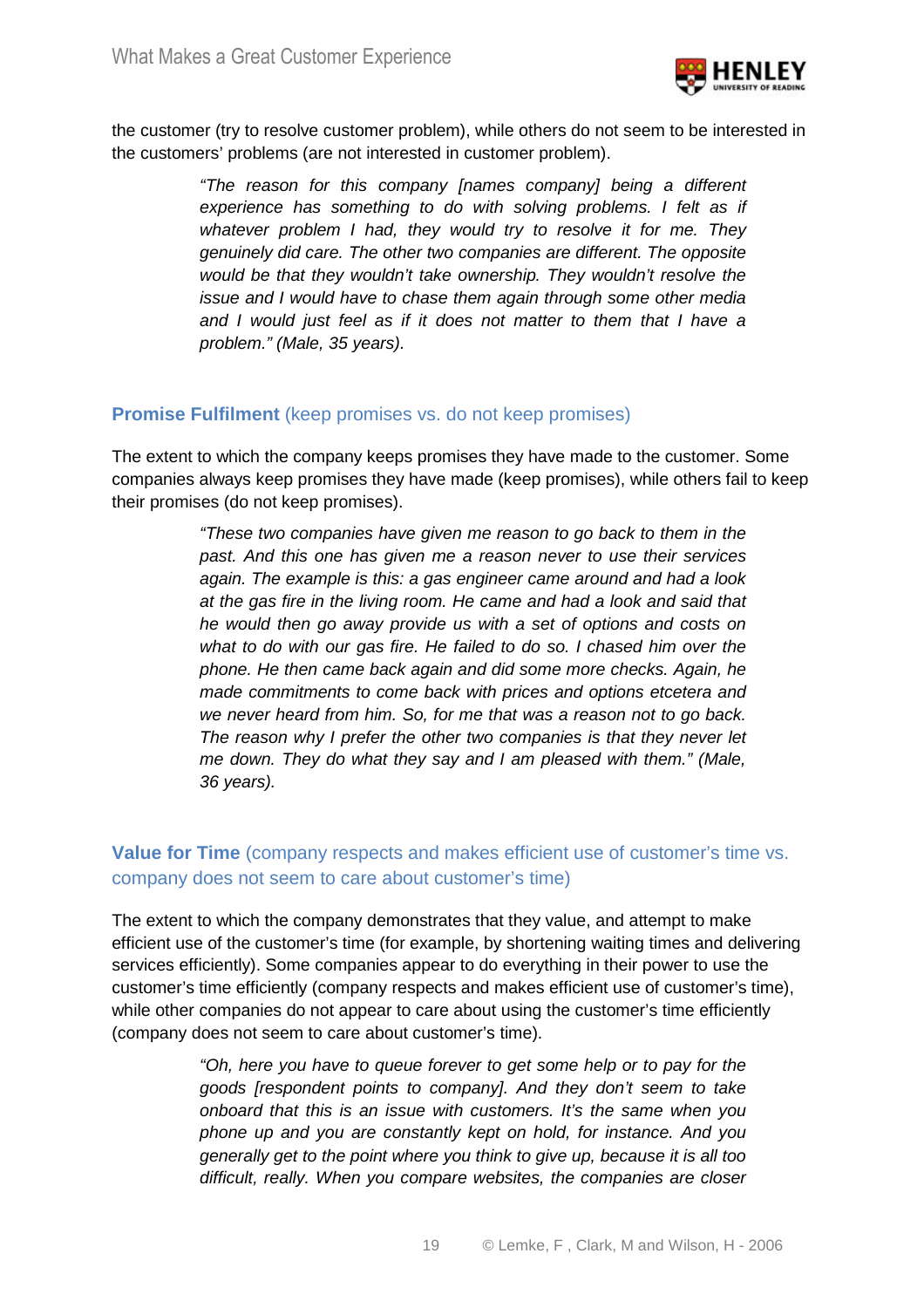

*together. But, hmmmm…. Let's put it in other words. With this particular shop, you have long, long waiting times to get through to speak to somebody. I see this similar to queuing, when waiting to be served. So, I am talking about the waiting time to be served – whether it is or on the till or on the telephone. You can take it even to the point where a website is difficult. And therefore, you have to go through several stages on their website, trying to get what you want. So, this is like being put from one person to another. So, you can equate that almost. That's a similar – sort of – experience, because you have to wait long. One way or the other. And there's another aspect attached to this all. I mean, the volume going through the supermarket is huge. In this shop [names shop] there are busy times and less busy times, but their tills are always manned at busy times. So, they do what they can do to shorten the waiting time. This doesn't mean that the waiting time is short, but they do what is possible. So, you still have to queue, but at least you're seeing that the company is doing the best they possibly can to alleviate that problem. But if you go into other shops where they got ten tills and big queues and only six tills open, you think 'ouchh, if they would open the other four, I can get through that much more quickly'. So, in that respect, the shop does a good service. They try the best to shorten the time and they are as efficient as they can be. I mean, you are still getting frustrated because you are queuing, but at least you can see that every till is open. And it's solely volume that is causing that problem. You cannot expect them to build new tills. Can you?" (Female, 50 years).*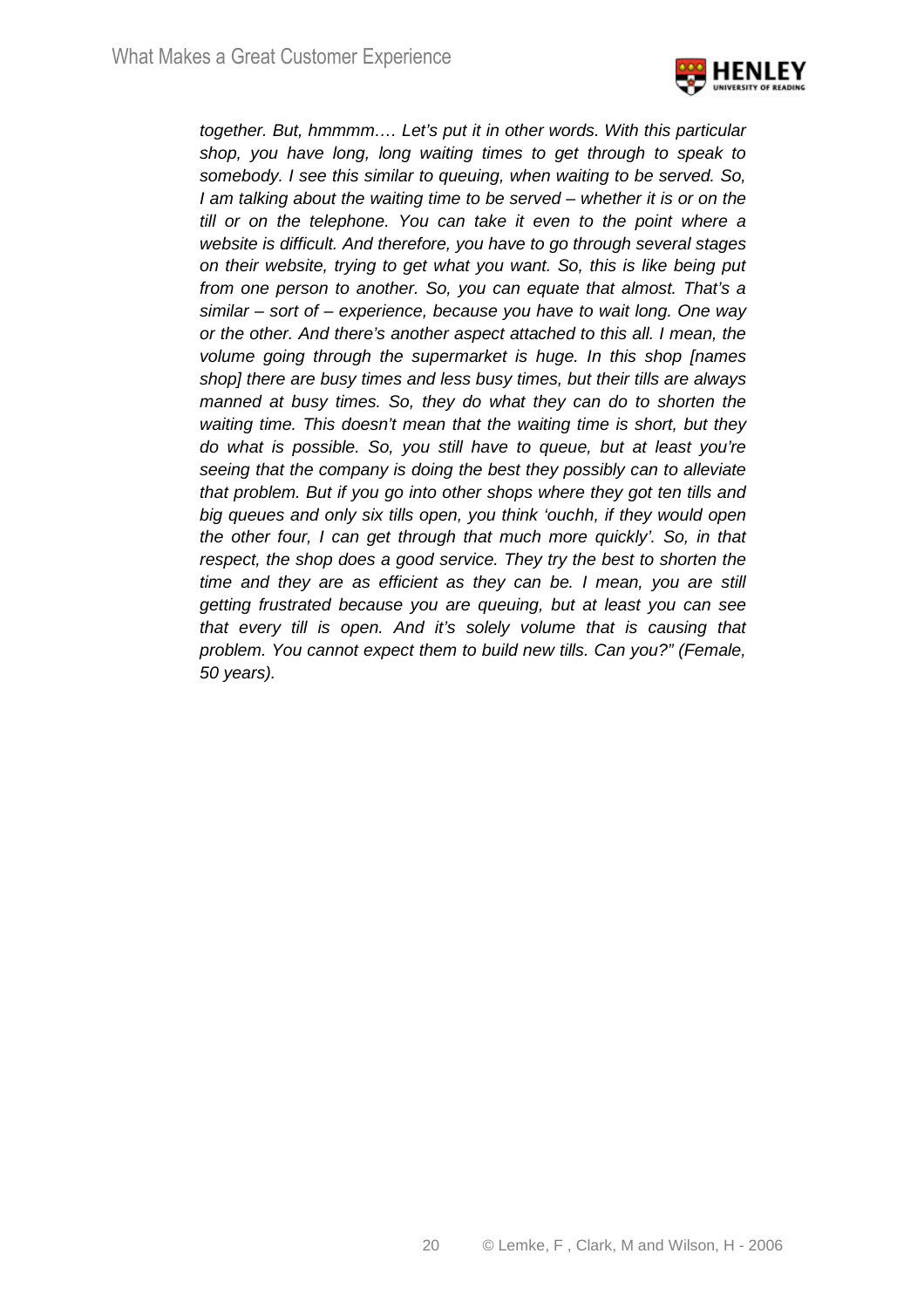

# **6.3. Results: B2B Vs. B2C**

In the interviews, the research team discovered the key constructs that are important in B2B environments and the ones that play a dominant role in B2C markets. These constructs have been explained earlier in alphabetical order. In the following, the report contrasts the key constructs of both domains specifically in terms of their importance (i.e., as determined by the frequency count and weighted variability index):

| B <sub>2</sub> C        | B <sub>2</sub> B                                              |  |  |
|-------------------------|---------------------------------------------------------------|--|--|
| 1. Helpfulness          | 1. Extent of Personal Contact                                 |  |  |
| 2. Value for Time       | 2. Flexibility                                                |  |  |
| 3. Customer Recognition | Implicit Understanding of Customer<br>3.<br><b>Needs</b>      |  |  |
| 4. Promise Fulfilment   | Customer's<br>4. Pro-activity in Eliciting<br>Objectives      |  |  |
| 5. Problem Solving      | in<br>Checking<br>that<br>5. Pro-activity<br>Everything is OK |  |  |
| 6. Personalisation      | 6. Promise Fulfilment                                         |  |  |
| 7. Competence           | 7. Knowledge                                                  |  |  |
| Accessibility<br>8.     |                                                               |  |  |

The research team discovered a large number of experience factors in a multi-channel environment. The table above highlights the most important factors in the two segments B2C and B2B. 8 factors (out of 81) have a major influence on experience in B2C and 7 factors (from the list of 75) have a fundamental impact in B2B. It is worthwhile reemphasising that the order of factors is in terms of their importance, e.g., 'helpfulness' is more important than 'accessibility' in the B2C environment (refer to the definitions given above).

The results are interesting for three reasons: firstly, although a great number of factors have been discovered, no more than 8 factors maximum are absolutely key in driving customer experience in B2B and B2C; secondly, the analysis has shown that customer experience is context-dependent (a fact that has been highlighted earlier when grouping the metacategories in the CE Model, refer to pages 20-21), only *promise fulfilment* plays a key role in both sectors; thirdly, customer experience has been objectified and managers can now pay close attention to the key issues that influence it.

# **6.4. Results: Multi-Channel Constructs**

The team of researchers provided the respondents with the key constructs that describe a multi-channel environment (refer to the literature review on page 12). In particular, 40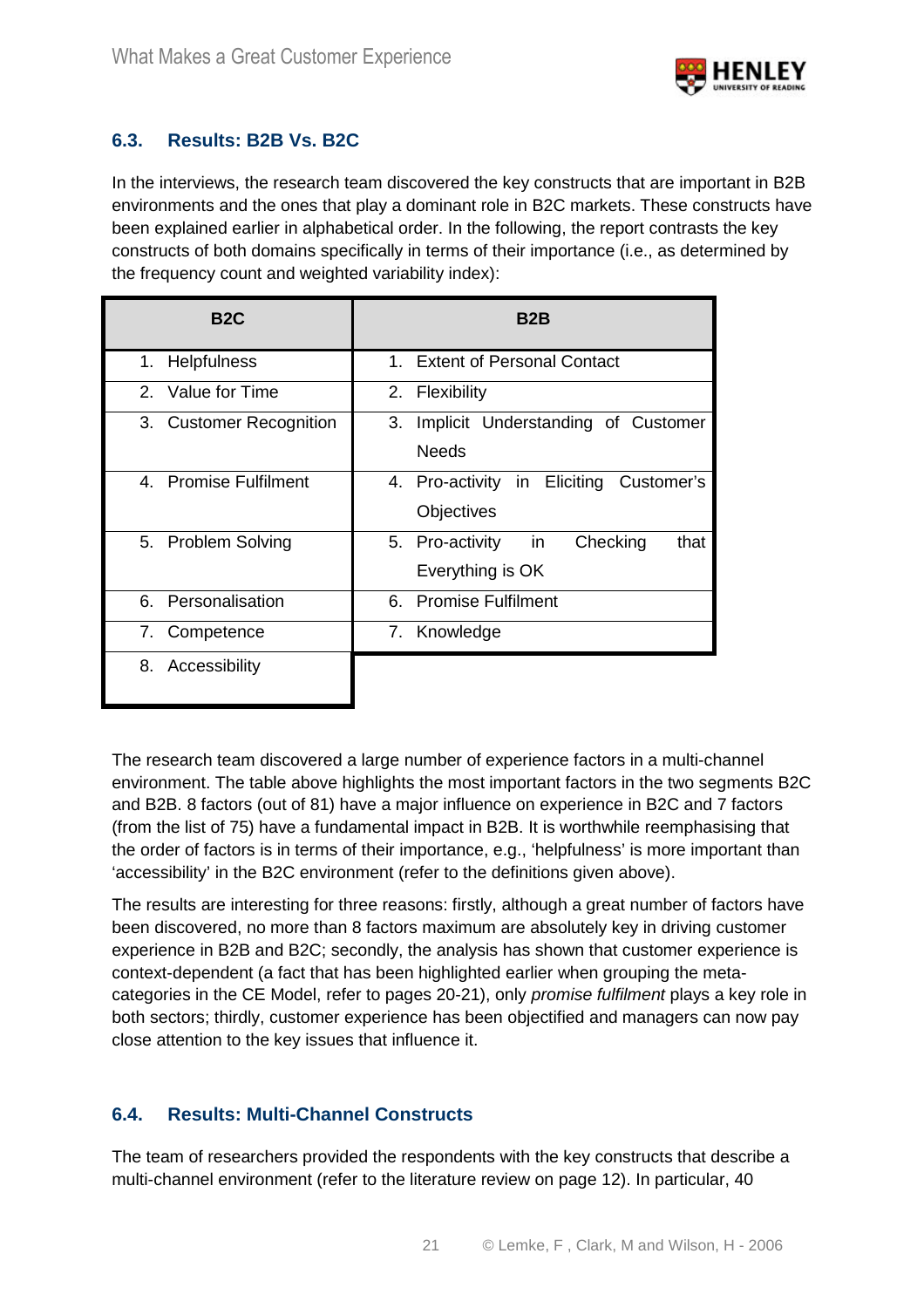

respondents evaluated 'channel choice', 'personalisation', customisation', and 'consistency' in the B2B and B2C contexts<sup>10</sup>. The figure below gives a snapshot of the findings:



The figure shows the impact of the four factors on customer experience (B2C, 20 respondents = *Red*; B2B, 20 respondents = *Black*; All, 40 respondents = *Blue*). From this vantage point and ignoring all other aspects, the four factors explain customer experience in total, i.e., 100%. This means, that the average importance per construct is 25% as indicated by the y-axis of the diagram. The figure illustrates, first of all, that all four factors play a role when explaining customer experience in a multi-channel environment. If this would not be the case, certain factors would be deemed unimportant by the respondents and would have scored very low. Secondly, the factors 'personalisation' and 'customisation' (above average) are more important than 'choice' and 'consistency' (below average). The result is valid when assuming a general viewpoint (i.e., ALL) as well as when focussing on both industry sectors independently (i.e., B2B and B2C).

 $10$  Channel Choice (the customer has either the option to select the appropriate channel or is steered towards a particular channel when dealing with a company); Personalisation (the company is knows the name of the customer and the historical background of the relationship); Customisation (the company is able to offer a tailormade solution to the customer's problem); and Consistency (the experience is consistent over time and regardless of channel used).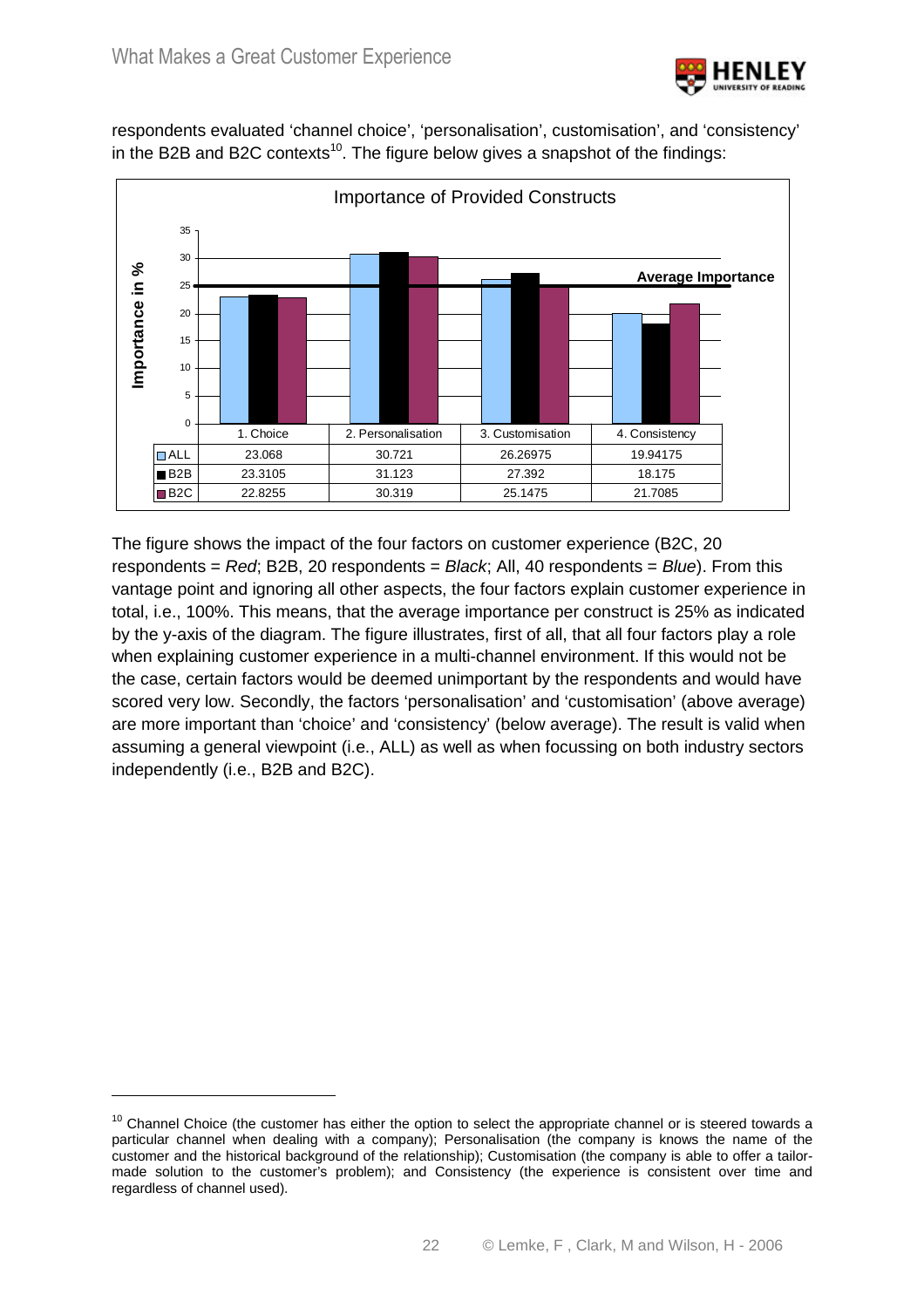

# **7. Implications for Managers**

Providing great products and excellent service are hygiene factors in today's business world. Customers are becoming more and more experience-oriented and managers have to be aware of the factors that have an influence on their experience. This study highlights 119 mutually exclusive factors and grouped them in 19 meta-categories. The study, furthermore, highlighted the factors that are of key importance in the B2B and the B2C context and preselected them. While these factors are crucial in generating a great customer experience, they are not the only contributing aspects. In addition to the common factors, managers will need to check the factor list provided in the main body of the report in terms of their influence in their specific organisational context. Factors are not equally important when explaining customer experience – remember, the experience is context-dependent. Thus, managers will have to get in touch with their customers directly (either by questionnaire or interview) in order to assess which of the experience attributes weight most heavily in the purchase decision and to exploit this knowledge further.

In addition to the 119 experience factors, managers will have to pay close attention to supplementary factors in a multi-channel environment. These are 'channel choice', 'experience consistency', as well as 'personalisation' and 'customisation'. Typically, the latter pair of factors is deemed more important than the former pair by customers. Managers, however, cannot afford neglecting a single one of them. This might imply that organisations will have to refocus their customer perspective, as they will have to be capable of achieving high experience quality levels consistently across all channels.

Achieving a great experience is a concern for customers and practitioners alike. On the face of it, it seems as though the message is a simple one: Provide a great experience and you will keep your customers happy. Yet, this is easier said than done and the authors of this report wish you success in achieving it.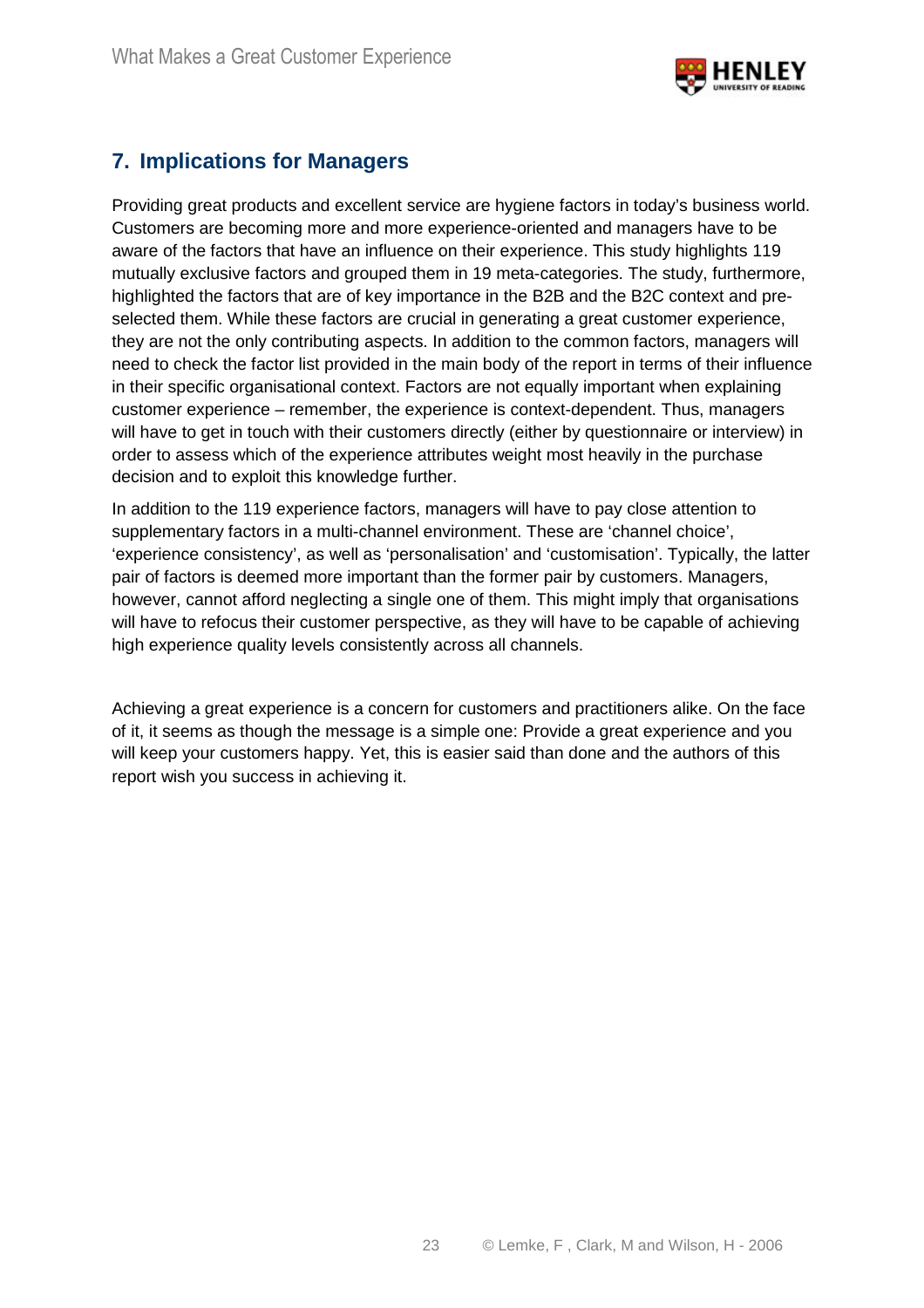# **The Henley Centre for Customer Management**

The Primary Objective of the Henley Centre for Customer Management is to promote Customer Focus and Service Excellence best practice through observing practice in leading companies and synthesising this into useful knowledge that helps members to improve their own Customer Management and Customer Service plans and implementations.

#### **Members**

Each year, the Centre aims to attract a membership of between 10 and 20 organisations, each a leader in their sector.

Members in 2006 were:-

Vertex (Main Sponsor) Bentley Motors Ltd BMW (UK) Ltd Breast Cancer Campaign DaimlerChrysler Services The Eden Project Ernst & Young LLP GCAP Media Inforte UK Pfizer Ltd Royal Mail SAS Virgin Mobile